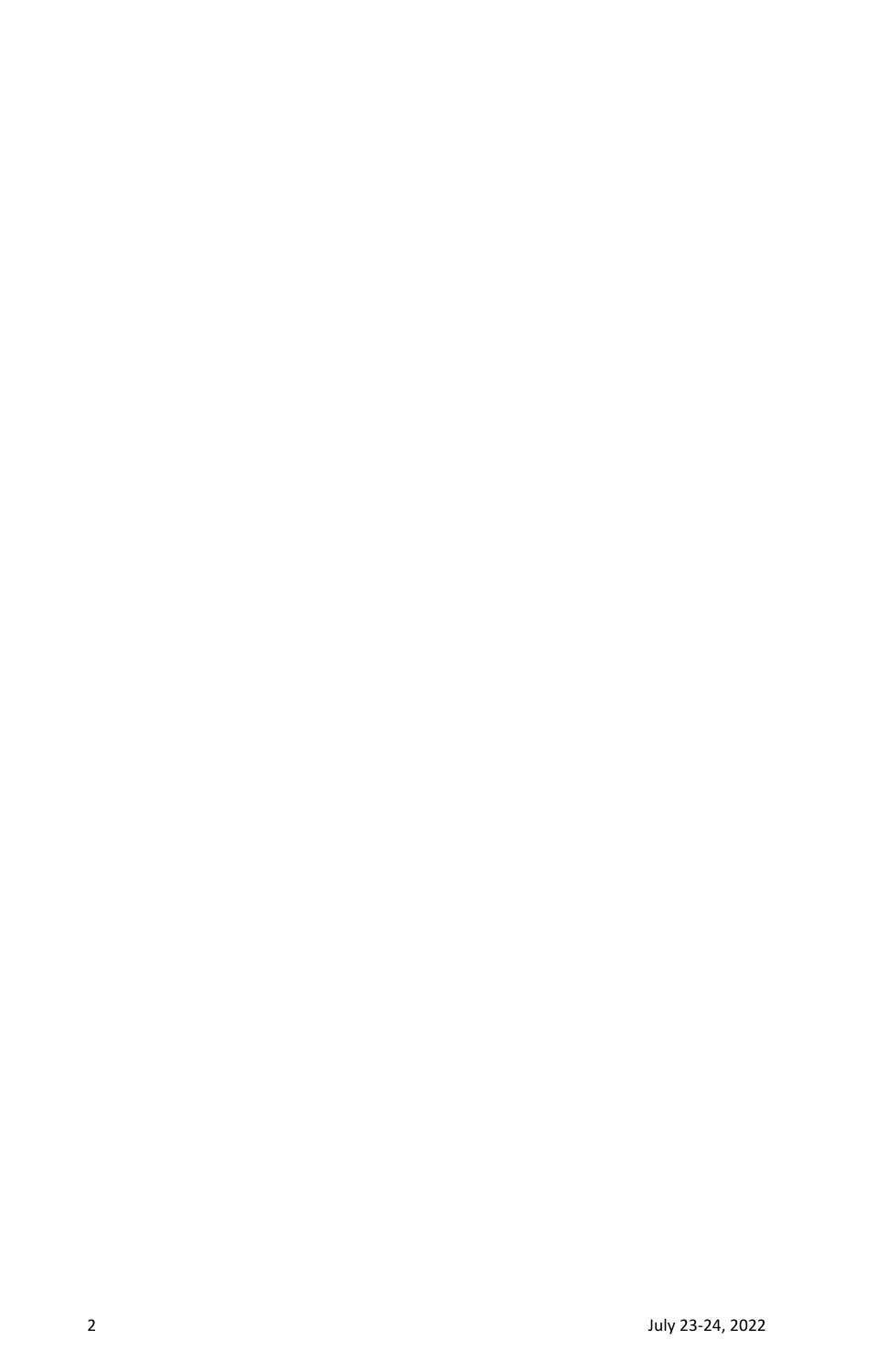**ENTRIES CLOSE 12 NOON, Central Time, Wednesday, July 6, 2022**  or when the numerical limit has been reached (where indicated), if reached prior to this date, at Foy Trent Dog Shows in Sturgeon, MO, after which time entries cannot be accepted, cancelled, altered or substituted except as provided for in Chapter 11, Section 6 of the Dog Show Rules

**When a dog is entered in more than one class under an event number, the highest priced class is considered the first entry.**  

**• Please put Breed and Name of Show on Check or Money Order •** 

**MAIL ENTRIES WITH FEES MADE OUT TO: Foy Trent Dog Shows, PO Box C, Sturgeon, MO 65284 Entries are also accepted online at www.foytrentdogshows.com** 

**Office Hours: Monday-Friday, 8:00am to 4:30pm Central** 

## ENTRY FEES

*For AKC Fees, See Page 30* 

| Each Additional Entry of the Same Dog Unless Otherwise Specified  \$27.00 |  |
|---------------------------------------------------------------------------|--|
|                                                                           |  |
|                                                                           |  |
|                                                                           |  |
|                                                                           |  |
| Each Additional Entry of the Same Dog Unless Otherwise Specified  \$27.00 |  |
|                                                                           |  |
| Each Additional Entry of the Same Dog Unless Otherwise Specified  \$27.00 |  |

*\* See Page 7 for Open Class Divisions.* 

*There will be Puppy, Bred By Exhibitor, & Open Classes for each of the Misc. Breeds in each sex.* 

**\*In Obedience and Rally Classes requiring jumps, entries MUST include the Dog's Jump Height Obedience and Rally Classes with Jumps will be judged in Ascending Order beginning with 4"** 



## **Foy Trent Dog Shows LLC**

AKC Annually Licensed Superintendents: James Davis . Julia Foster-Hess . Foy Trent . Susan W. Trent

P.O. Box C, Sturgeon, MO 65284 (573) 687-2101 • FAX: (888) 685-8989 • www.foytrentdogshows.com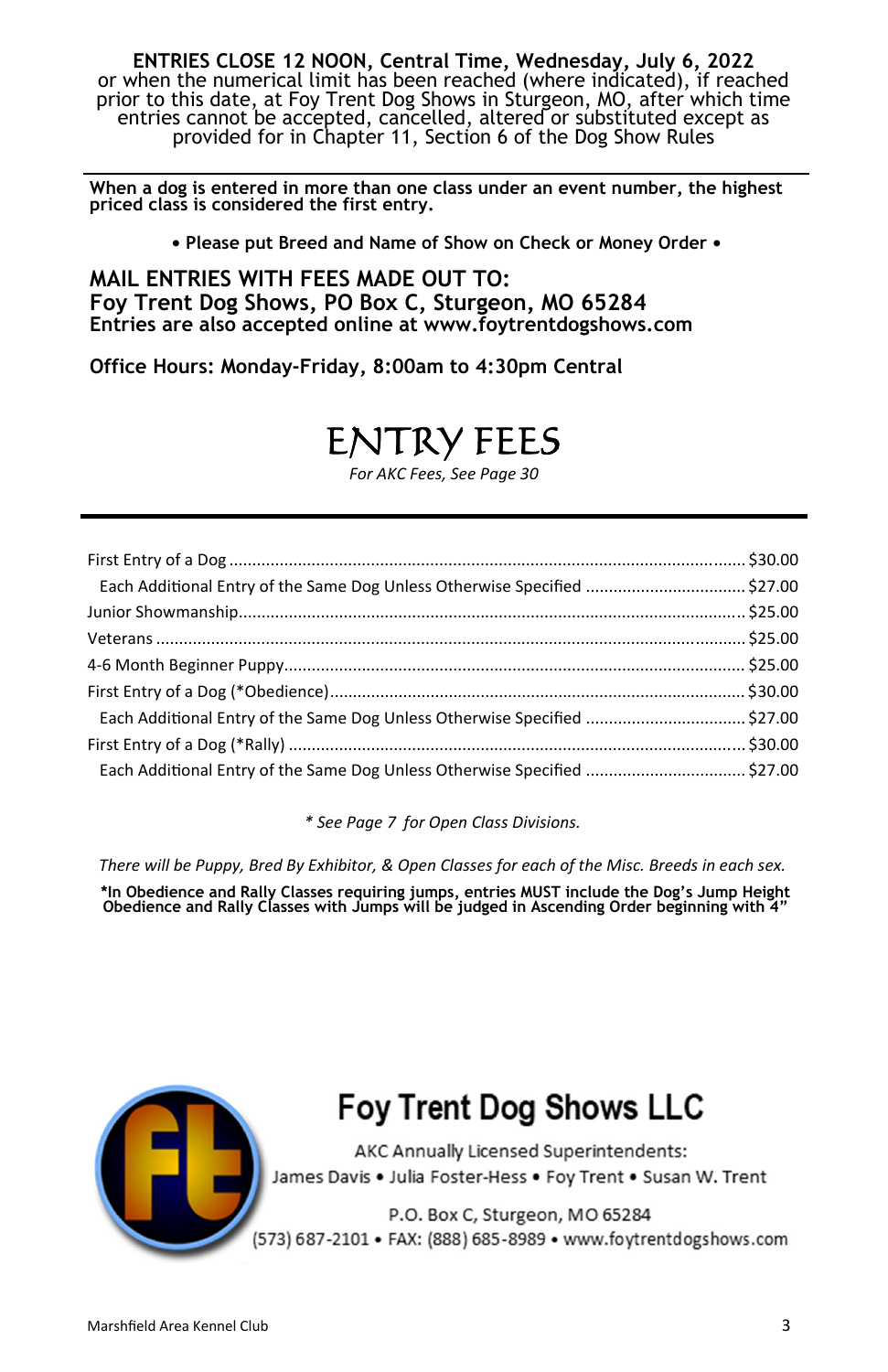#### **Officers of Marshfield Area Kennel Club**

| $F = 22.6$ |
|------------|

*5523 Cty Rd N, Arpin, WI 54410*

#### **BOARD OF DIRECTORS**

Sheri Conrad • Dale Meyer • Lisa Ott • Sue Roeske • Sherry Salzman-Scott

#### Event Committee

#### **Dale Meyer, Show Chairman**  W138 Hickory Rd, Dorchester, WI 54425

#### **Committees**

#### **SHOW VETERINARIAN**

#### **ON CALL (Friday beginning 5:00 pm through the weekend) PAW HEALTH NETWORK 1420 KronenweƩer Dr, Mosinee, WI 54455 • pawhealthnetwork.com 715-693-6934 • 866-602-0839**

**DirecƟons To Paw Health Network:** Take Highway 10E to 39 North toward Mosinee. Take Exit 181, turn right onto Maple Ridge Rd. Go .2 miles turn left onto Kronernwetter Dr. About 2/3 of a mile, Paw Health Network is on the right.

**\*Exhibitors should follow their veterinarians' recommendaƟon to assure their dogs are free**  of internal and external parasites, any communicable diseases, and have appropriate vaccinations.\*

*AN EMT WILL BE AVAILABLE AT THE SHOW SITE ON SATURDAY & SUNDAY* 

#### Show Photographer

Photos by Susan LLC Susan Booth P.O. Box 146 Williamston, MI 48895 517-655-6124 • susan@phodog.biz • website www.phodog.biz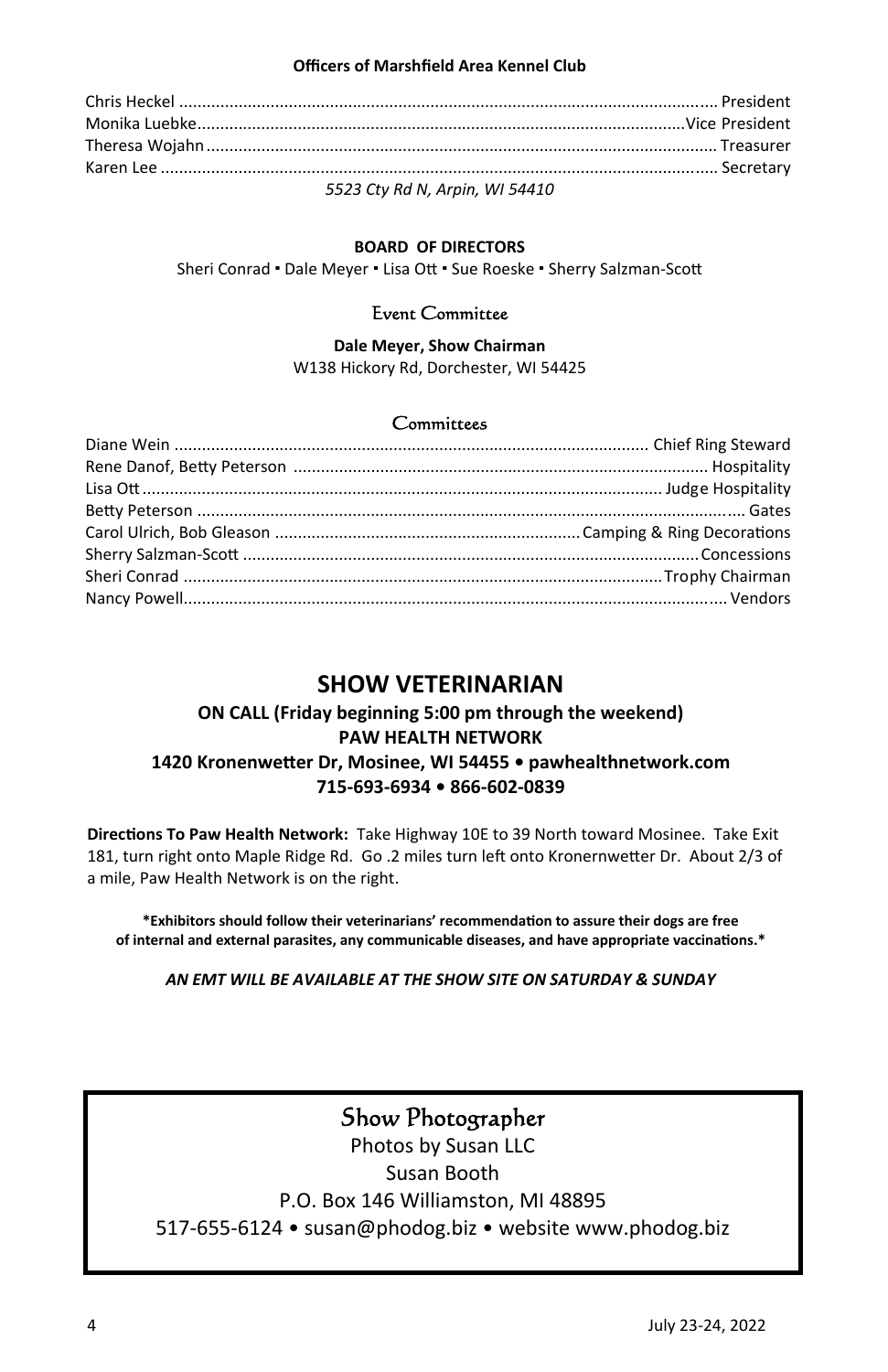#### **HOTELS INFORMATION PET FRIENDLY HOTELS**

| 2700 S Central Ave, Marshfield, WI 54449 • \$20.00 Pet Fee                                                                                 |
|--------------------------------------------------------------------------------------------------------------------------------------------|
| Block of rooms held at the rate of \$129/night (Held for 1 month prior to show date)                                                       |
|                                                                                                                                            |
| 750 S Central Ave, Marshfield, WI 54449 • No Pet Fee                                                                                       |
| Block of rooms held at the rate of \$119/night (Held for 1 month prior to show date)                                                       |
| 114 E Upham St, Marshfield, WI 54449<br>Only a few pet friendly rooms available • \$20.00 Pet Fee per pet<br>\$150.00 deposit for the stay |
| 1651 N Central Ave, Marshfield, WI 54449 • \$15.00 Pet Fee                                                                                 |
|                                                                                                                                            |
| 2107 N Central Ave, Marshfield, WI 54449                                                                                                   |
| Only a few pet friendly rooms available • \$15.00 Pet Fee, per pet, per night (max 2 pets per room)                                        |
|                                                                                                                                            |
| 1801 S Central Ave, Marshfield, WI 54449 • \$10.00 Pet Fee per pet, per night                                                              |

#### **NON-PET FRIENDLY HOTELS**

**Hampton Inn and Suites** ........................................................................................... (855) 605-0317 400 W Upham St, Marshfield, WI 54449 Block of rooms held at the rate of \$124/night (Held for 1 month prior to show date)

#### **MAKE HOTEL RESERVATIONS EARLY**

Please make your Reservations early. We have lost motels/ hotels due to inconsiderate guests. Please be a responsible pet owner and pick up after your dogs. Dogs must be crated in the rooms, so that we will not be refused cooperation from these establishments in the future.

ALL OWNERS/ EXHIBITORS SHOULD BE AWARE THAT THE ENTIRE MOTEL AND GROUNDS ARE CONSIDERED WITHIN THE SHOW LIMITS AND WE HAVE MADE THE HOTELS/ MOTELS AWARE OF THAT. ANY VIOLATIONS MAY BE SUBJECT TO DISCIPLINARY ACTION IN ACCORDANCE WITH THE RULES OF THE AMERICAN KENNEL CLUB.

#### **ROUTES TO THE SHOW**

Due to road construction, the routes have changed for this year.

**From Central Ave (Business Hwy 13):** Exit east on 14th Street to Vine Avenue and turn right into the Fairgrounds.

#### **From Veterans Parkway (Hwy 13): Exit south on Vine Avenue. Enter Fairgrounds at 14th Street.**

FROM US HIGHWAY 10: Exit at the Marshfield 187 exit and turn right (north) at the stop sign. Go through the traffic lights and continue to 29th Street. Turn left at the traffic light. Continue to Peach Avenue and turn right. Stay on Peach Ave until 14th Street. Turn left onto 14th Street. In two blocks, enter the fairgrounds at Vine Avenue.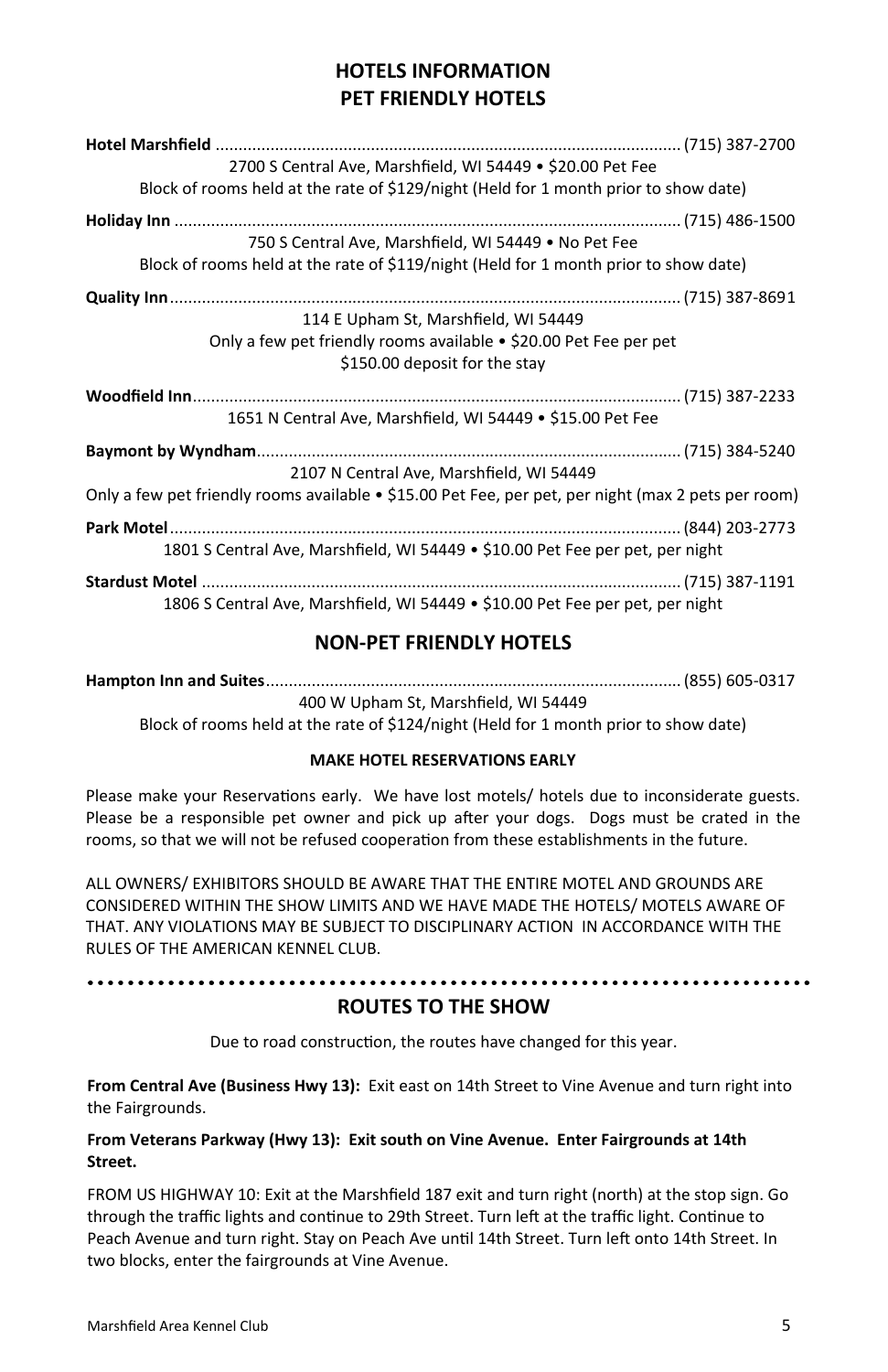#### **RIBBON/ ROSETTE PRIZES**

#### **Regular Classes**

| <b>First Prize</b>           | Blue               |
|------------------------------|--------------------|
| Second Prize                 | Red                |
| <b>Third Prize</b>           | Yellow             |
| <b>Fourth Prize</b>          | White              |
| Winners                      | Purple             |
| <b>Reserve Winners</b>       | Purple & White     |
| <b>Best of Winners</b>       | Blue & White       |
| <b>Best of Breed/Variety</b> | Purple & Gold      |
| Best of Opposite Sex to      |                    |
| <b>Best of Breed/Variety</b> | Red & White        |
| Select Dog/Bitch             | Light Blue & White |

#### **Variety Groups**

#### **Non-Regular/Misc Classes**

| <b>First Prize</b>           | Rose         |
|------------------------------|--------------|
| Second Prize                 | <b>Brown</b> |
| <b>Third Prize</b>           | Light Green  |
| Fourth Prize                 | Gray         |
| Best Junior Handler          | Rose & Green |
| Reserve BJH                  | Rose & Gray  |
| <b>Best of Breed</b>         | Orange       |
| Best of Opposite             |              |
| Sex to Best of Breed         | Lavender     |
| <b>Best in Miscellaneous</b> | Pink & Green |

#### **NOHS Breed/ Variety Groups**

| <b>VALICLY GIUUDS</b> |                   | Best of Breed/Variety NOHS | Maroon      |
|-----------------------|-------------------|----------------------------|-------------|
| First Prize           | Blue              | <b>NOHS Group 1</b>        | Neon Pink   |
| Second Prize          | Red               | <b>NOHS Group 2</b>        | Neon Green  |
| Third Prize           | Yellow            | <b>NOHS Group 3</b>        | Teal        |
| Fourth Prize          | White             | <b>NOHS Group 4</b>        | Cream       |
| Best in Show          | Red. White & Blue | Best in Show NOHS          | Turquoise   |
| Reserve Best in Show  | Hot Pink & Black  | <b>Reserve BIS NOHS</b>    | Light Green |
|                       |                   |                            |             |

#### **Obedience & Rally Classes**

| High Scoring Dog in Regular Obedience Classes                            | Blue & Gold  |
|--------------------------------------------------------------------------|--------------|
| Highest Combined Score in Open B & Utility Obedience Classes             | Blue & Green |
| Highest Combined Score in Advanced B & Excellent B                       | Blue & Green |
| Highest Combined Triple Qualifying (HTQ) Score in Adv B, Exc B, & Master | Blue & Red   |
| Qualifving Score Obed/Rally                                              | Dark Green   |
|                                                                          |              |

#### **Classifications**

#### Regular Classes for Dogs & Bitches

Puppy 6 months & under 9 months 9 months & under 12 months Twelve to Eighteen Months Novice Amateur Owner Handler

Bred-by-Exhibitor Puppy Bred-by-Exhibitor Adult American Bred Open WINNERS

#### Best of Breed (Variety) Competition

*The above classifications are provided for all breeds (and varieties). Additional divisions, (i.e. age, color, or weight) are in the breed list and must be indicated on the entry.* 

Non Regular (Additional) Classes—*Involving Single Dog Entries*

**VETERAN DOG CLASS**—A Class for Dogs Seven (7) Years or Older **VETERAN BITCH CLASS**—A Class for Bitches Seven (7) Years or Older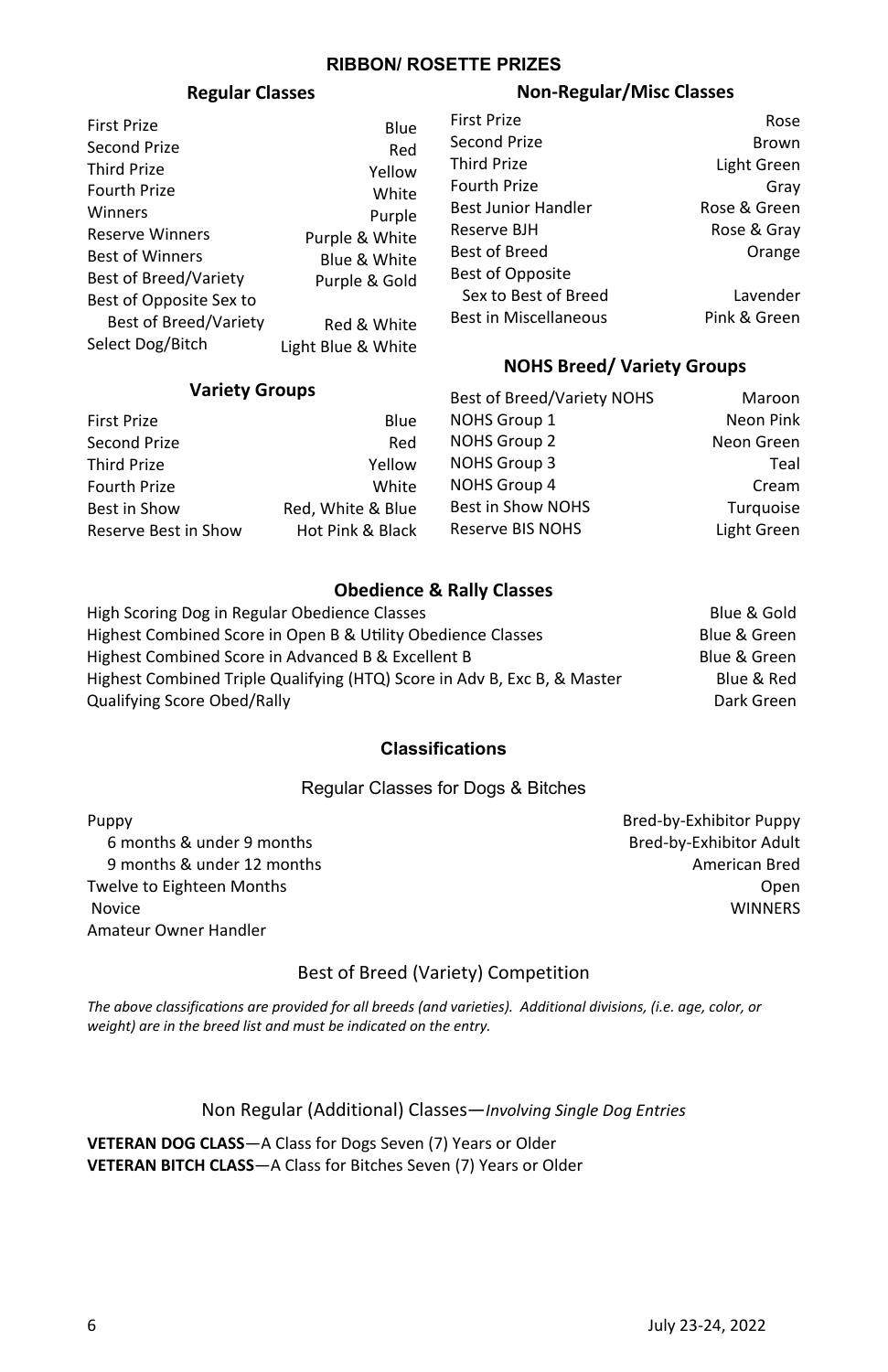#### **Open Class Divisions**

**Retrievers (Labrador):** Black; Chocolate; Yellow

**Dachshunds (all three varieties):** *Miniature -* 11 lbs. & under; *Standard* 11 lbs and over at 12 months old or over and under 11 lbs if less than 12 months of age.

**Boxers:** Brindle; Fawn

**Bullmastiffs:** Brindle, AOAC

**Doberman Pinschers:** Black, AOAC

**Great Danes:** Black; Blue; Brindle; Fawn; Harlequin; Mantle; Merle

**Manchester Terriers: (Standard):** Over 12 lbs & not exceeding 16lbs; Over 16lbs & not exceeding 22 lbs **Chinese Crested:** Hairless, Powderpuff

**Manchester Terriers (Toy):** 7 lbs & Under, Over 7 lbs & not exceeding 12 lbs

**Pekingese:** Under 8 lbs if 12 mos old or over & 8 lbs & over (& under 8 lbs if less than 12 mos old)

**Boston Terriers:** Under 15 lbs.; 15 lbs. & Over

**Australian Shepherds:** Black; Blue Merle; Red; Red Merle

**Collies (Rough):** Blue Merle; Sable & White; Tri-Color; White

**Shetland Sheepdog:** Sable & White, AOAC

#### **USE OF RAMPS**

 A judge requesting the use of a ramp must give notice to the show superintendent/show secretary prior to judging. AKC approval is not required.

 The entire entry in a breed is to be examined in the same manner (ground, table, or ramp). At the discretion of the judge, the following breeds may be judged on the ground or on a ramp through all levels of competition including Group and Best in Show judging: Lagotto Romagnolo, Retrievers (Nova Scotia Duck Tolling, Spaniels (American Water), Spaniels (Boykin), Spaniels (English Springer), Spaniels (Field), Spaniels (Welsh Springer), Grand Basset Griffon Vendeen, Standard Schnauzers, American Staffordshire Terriers, Irish Terriers, Kerry Blue Terrier, Soft Coated Wheaten Terriers, Staffordshire Bull Terriers, Finnish Spitz, Entlebucher Mountain Dog, Finnish Lapphund, Icelandic Sheepdogs, Norwegian Buhund, Polish Lowland Sheepdogs, Spanish Water Dogs, Norrbottenspets (Misc).

 At the discretion of the judge through all levels of competition including Group and Best in Show judging, the following breeds may be judged on the ground, a ramp, or on a table: Whippets and Miniature Bull Terriers.

 At the discretion of the judge through all levels of competition including Group and Best in Show judging, the following breeds may be judged on a ramp, or on a table: Mudi.

 The following breeds must be judged on a ramp through all levels of conformation competition: Spaniels (Clumber), Spaniels (Sussex), Basset Hounds, Cirneco dell'Etna, Bulldogs, Chinese Shar-Pei, Chow Chows, and Keeshonden.

 This extends to all conformation competition at AKC conformation dog shows and any AKC event where a conformation title may be earned. This policy includes Group, BIS, Junior Showmanship, the 4– 6 Month Beginner Puppy Competition, the AKC National Owner-Handled Series (NOHS), and all other special attractions that offer Group and BIS competitions.

 Ramps can be used in emergency situations to judge any breed. In emergency situations where use of a ramp is not indicated in the premium list, an exhibitor has the option of withdrawing their entry and receiving a refund.

 For the judging of juniors the ramp may be used at the discretion of the judge for the ramp optional breeds. **Please Check www.AKC.org for updates to this list. (1/22)** 

# **Please go to:** *www.akc.org* **For information (requirements and judging procedure) regarding the AKC National Owner-Handled Series**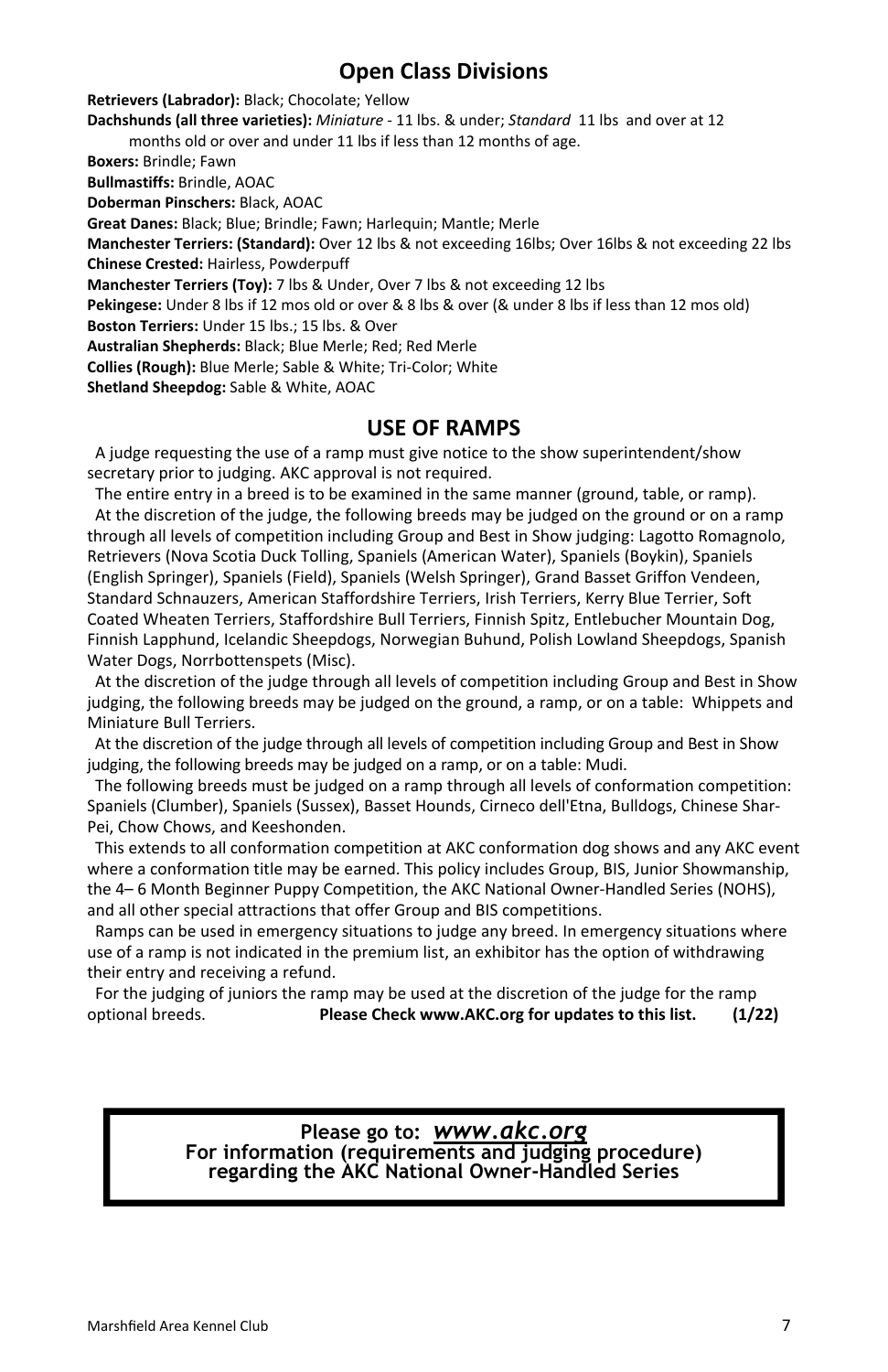### **JUNIOR SHOWMANSHIP COMPETITION**

#### **Novice Junior 9 & under 12 yrs • Open Junior 9 & under 12 yrs Novice Intermediate 12 & under 15 yrs • Open Intermediate 12 & under 15 yrs Novice Senior 15 & under 18 yrs • Open Senior 15 & under 18 yrs Master Class**

**Novice Class -** shall be for boys and girls who are at least 9 years old and under 18 years old on the day of the show and who at the time entries close have not won three (3) first place awards, with competition present, in a Novice Class. A first place in Novice without competition leading to a Best Junior award with competition would count as one win towards moving to Open at a licensed or member show. Junior Handlers who win a third Novice Class with competition, if a win in Novice leads to a Best Junior with competition present it will count as one win towards moving to Open, after the closing of entries for a show are required to transfer their entry from the Novice Class to the Open Class by notifying the Superintendent or Show Secretary prior to the judging of the class at the show.

**Open Class -** shall be for boys and girls who are at least 9 years old and under 18 years old on the day of the show and who have won three (3) first place awards in a Novice Class or if a win in Novice leads to a Best Junior with competition present it will count as one win towards moving to Open in a licensed or member show. **Master Class -** will be for boys & girls who are at least 9 years old and under 18 years on the day of the show, and who have won 10 Best Junior wins with competition. The calendar for this class will be consistent with the eligibility dates for the AKC National Championship. All Juniors meeting the criteria for this class are required to enter the Master Class and must change their entry the day of the show if entries have already closed. Once the eligibility time frame for that year has passed all participants return to the Open Class to complete for the following year.

No entry may be changed or cancelled unless notice of the change or cancellation is received in writing by the Superintendent or Show Secretary named in the premium list to receive entries, prior to the closing date and hour for entries, except that a correction may be made from one age division to another, as well as, move from Master to Open or Open to Novice if a win has been disallowed or the Junior miscalculated number of placements, provided this transfer is made by the Superintendent or Show Secretary prior to the judging of the class at the show.

**NOTICE: Junior Handlers must include their AKC JUNIOR HANDLER NUMBER on each entry.**  You may obtain your junior identification number by calling the AKC, Judges Education Department (919) 233- 9767.

### **Obedience Trials and Rally Trials Rally Ring Size 40'x50'**

In Obedience and Rally Classes requiring jumps, entries MUST include the Dog's Jump Height Obedience and Rally Classes with Jumps will be judged in Ascending Order beginning with 4" Qualifying Score Required For All Prizes

A Dark Green Qualifying Ribbon offered by Des Moines Golden Retriever Club will be given to each dog attaining a Qualifying Score.

Transfers will be allowed at this trial per AKC regulations

PLEASE NOTE: Request for refunds for bitches who come in season after entries close must be made in writing, accompanied by a veterinarian's certificate, and presented to the Superintendent no later than 30 minutes prior to the start of judging.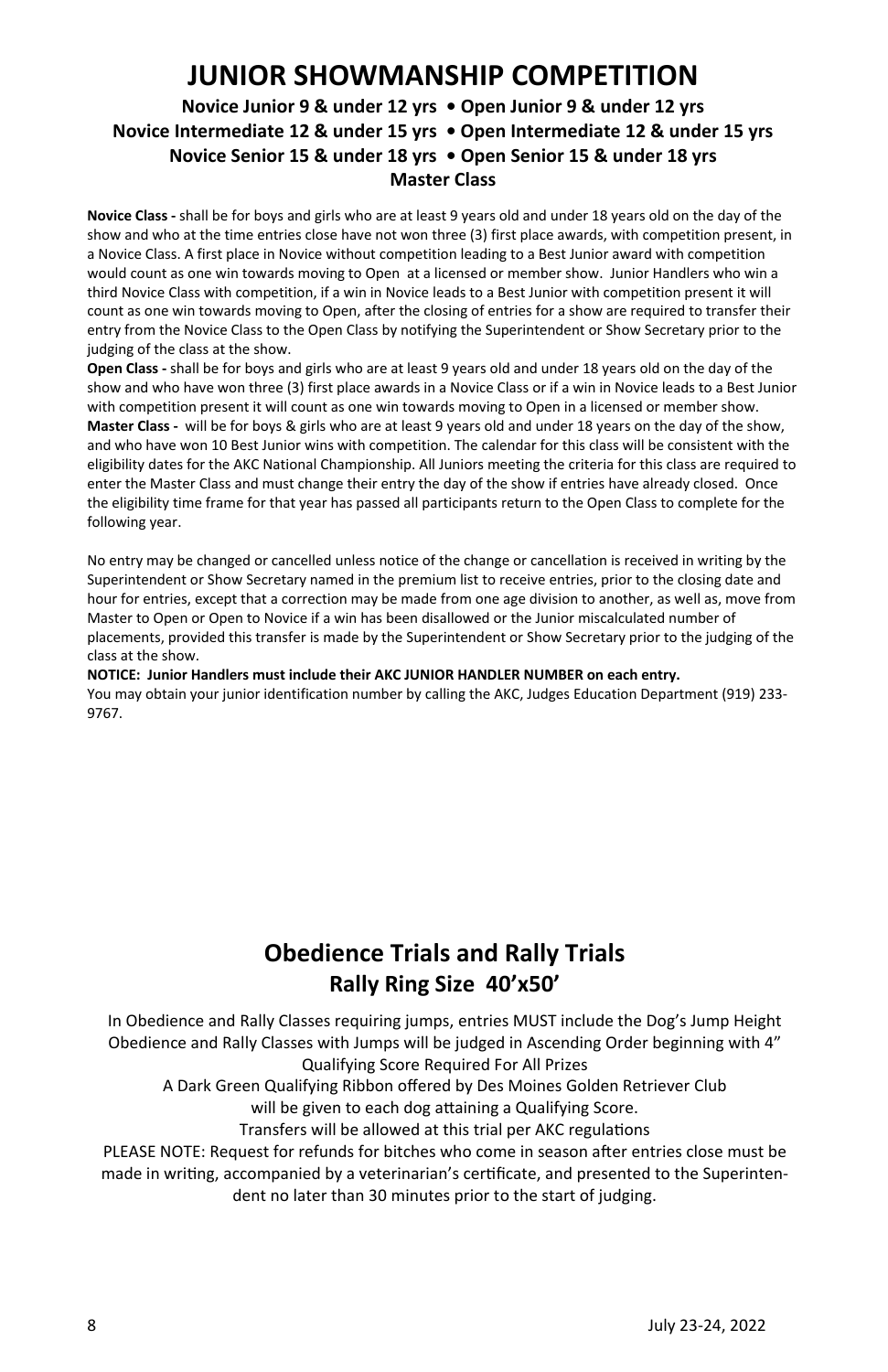#### **ATTENTION EXHIBITORS**

The RESERVED AND OPEN Grooming Areas in arena will be available to exhibitors at 10:00 am on Friday.

Dogs must be removed from the show site immediately following Best In Show Judging on Sunday.

No dogs left overnight in the building. NO EXCEPTIONS! THE BUILDING WILL BE LOCKED AT 10:00 PM, FRIDAY AND SATURDAY NIGHTS.

In accordance with Sections 1 & 2 of AKC's Dealing with Misconduct, the Show Committee reserves the right to retain Event Committee jurisdiction over exhibitors whose names have been referred by hotels/motels as having left their rooms and/or grounds in a state that appears negligent or offensive. The Show Committee will obtain photographic proof of damaged hotel rooms. The exhibitor will be responsible for picking up after their dogs at the motels/hotels. No bathing/grooming of dogs in motel rooms.

**PARKING REGULATIONS**: DO NOT BLOCK THE EMERGENCY ENTRANCE ON THE SOUTH END OF THE ARENA. VEHICLES THAT ARE PARKED IN THE TOW-AWAY AREA WILL BE TOWED AT THE OWNERS EXPENSE. LOADING/UNLOADING WILL BE ALLOWED WITH VEHICLES LEFT RUNNING.

There will a \$5 / day parking fee.

Exhibitors will be held responsible for clean conditions in & around their crates in the grooming area. No grooming tables allowed on arena floor (as per mg!.}

**NO EX-PENS** ARE TO BE SET UP IN THE BUILDING. PRIVATE EX-PEN SET-UP AREA IS DESIGNATED ON THE ROPED-OFF, BACK COVERED (NORTH} END OF THE ARENA. ALL PRIVATE EX-PENS SET-UP IN THE FRONT TOW AWAY ZONE (SOUTH) END WILL BE REMOVED.

Dumping of dog food or grooming residue into the restroom sinks or toilets is strictly prohibited.

Exhibitors are responsible for picking up after their dogs and themselves on the grounds. Supplies will be available for pickup.

The welfare of an exhibitor's child is the responsibility of the exhibitor. It is distinctly understood that exhibitors will exercise control & restraint over their children on the day of the show. No strollers will be allowed on arena floor.

Any & all damages caused by the exhibitor, exhibitor's dogs or children will be the sole responsibility of the exhibitor.

No unentered dogs on show grounds.

REMINDER TO ALL SMOKERS: Central Wisconsin State Fairgrounds restricts smoking and use of tobacco products (cigarettes, cigars, pipes, smokeless tobacco, e-cigarettes, snuff & chewing tobacco) on Wisconsin State University property. Smokers are to confine smoking inside their personal vehicles while on WSU property. All public buildings in the City of Marshfield are smoke free.

NEW EXHIBITOR BRIEFING on Saturday. Check Judging Program for time & location.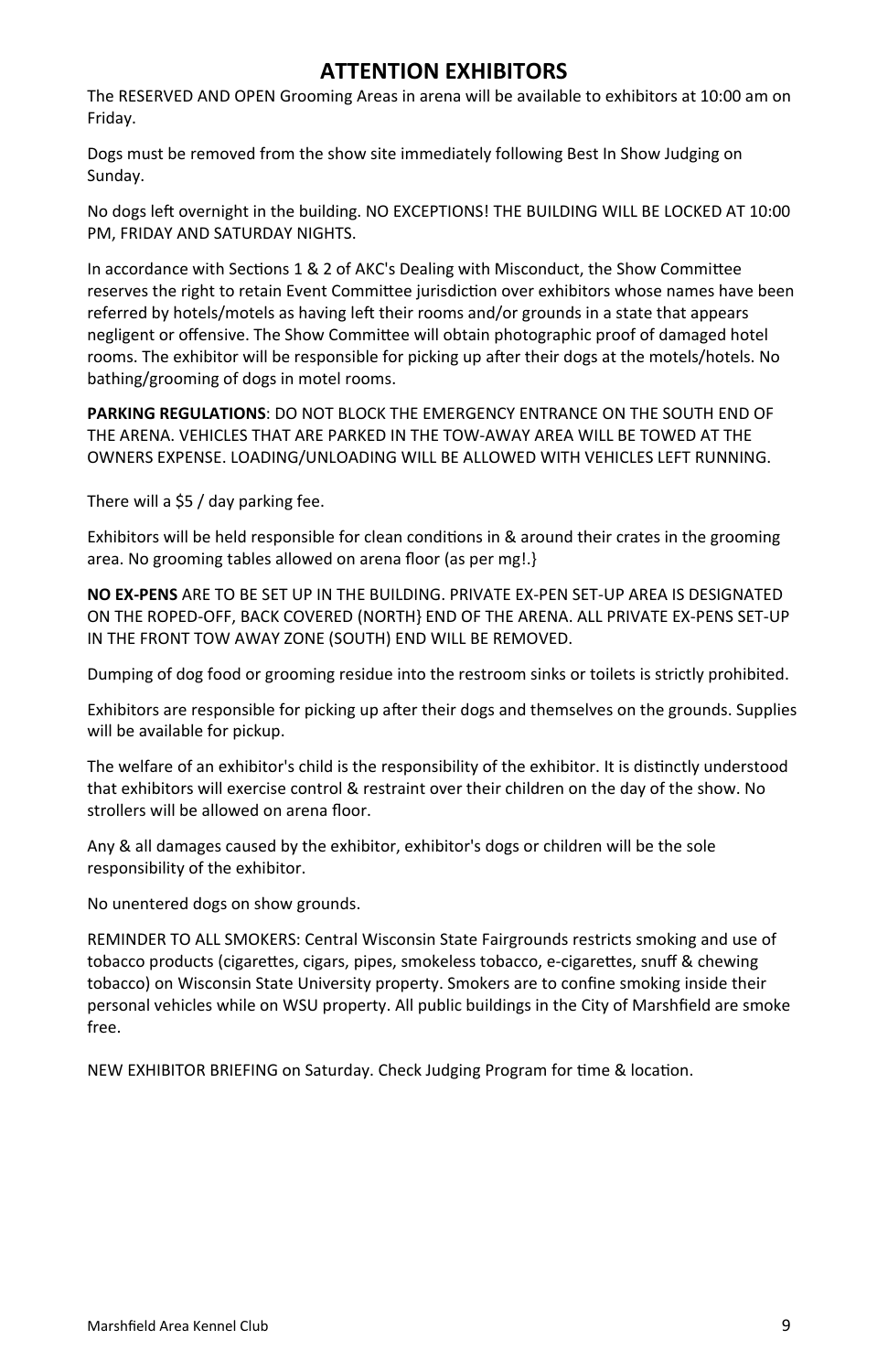#### **ATTENTION EXHIBITORS (continued)**

All dogs must have current parvo shots & proof of rabies vaccination.

Please: We suggest no baby strollers in the building, for the safety of the children

No Flexi-leads or leads over 6 Ft in the building.

No dogs allowed in the restrooms. No grooming or bathing of dogs in the restrooms.

Please keep the show grounds & building clean. Exhibitors will be responsible for their own setup areas.

#### **Exhibitors are expected to clean up after their dogs on show grounds at ALL times.**

AKC Rules Applying to Dogs Shows, Chapter 11, Section 11, states: Only dogs that are eligible to be shown under the American Kennel Club rules shall be allowed within the show precincts.

#### **EMT will be available Saturday & Sunday**

This club does not agree to arbitrate claims as set forth on the Official AKC entry form for this event.

The club reserves the right to substitute a prize of equal or greater value.

All trophies must be claimed the day of the show—None will be mailed.

All checks issued as prizes are the sole responsibility of the recipient. Lost, stolen and/ or misplaced checks will not be replaced. Checks are valid for 90 days. The Superintendent is not able to cash checks.

Entry to Fairgrounds through entrance at Vine and 14th Street.

#### **All vehicle parking is controlled by the fairground police.**

Grooming in designated area only. Obedience crating only around Obedience rings.

#### **Reserved grooming limited. Open grooming available.**

Designated aisles must be kept open!

Crates will only be allowed only during the time that breed is being judged. **All crates must be removed as soon as that breeds judging is completed.**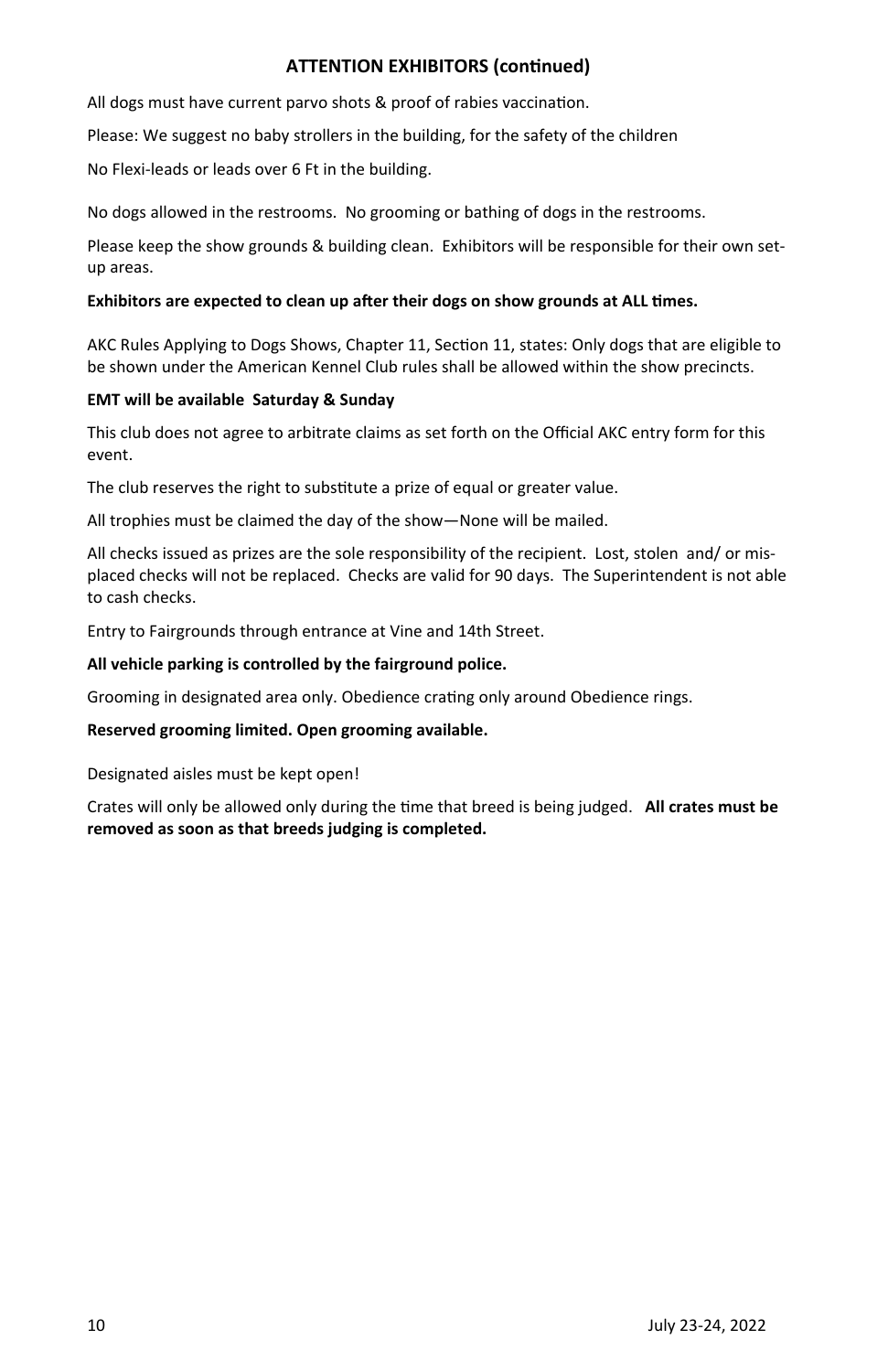## JUDGES

| Mr. Kenneth A Buxton (2576)  3215 Pine Arbor Trl, Kingwood, TX 77345-5479 |
|---------------------------------------------------------------------------|
|                                                                           |
|                                                                           |
|                                                                           |

Please Note: (\*) appearing after a judge's name/assignment denotes Provisional/Permit status for that assignment on the date the judging panel was finalized and approved by the AKC.

#### JUDGE ASSIGNMENTS

#### SATURDAY SUNDAY

| <b>Best In Show</b>                | <b>Mr. Kenneth A Buxton</b> | <b>Mrs. Donna J Buxton</b>  |
|------------------------------------|-----------------------------|-----------------------------|
| <b>NOHS Best In Show</b>           | <b>Mrs. Donna J Buxton</b>  | <b>Mr. Kenneth A Buxton</b> |
| <b>Sporting Group</b>              | <b>Mrs. Donna J Buxton</b>  | Mr. Kenneth A Buxton        |
| <b>NOHS Sporting Group</b>         | Dr. Bev Sigl Felten         | Mr. Tim Peterson            |
| Barbet                             | Mr. Kenneth A Buxton        | Mrs. Donna J Buxton         |
| Bracco Italiano                    | Mr. Kenneth A Buxton        | Mrs. Donna J Buxton         |
| Brittany                           | Dr. Bev Sigl Felten (*)     | Mrs. Donna J Buxton         |
| Lagotto Romagnolo                  | Mr. Kenneth A Buxton        | Mrs. Donna J Buxton         |
| Nederlandse Kooikerhondje          | Mr. Kenneth A Buxton        | Mrs. Donna J Buxton         |
| Pointer                            | Mr. Kenneth A Buxton        | Mrs. Donna J Buxton         |
| <b>German Shorthaired Pointer</b>  | Dr. Bev Sigl Felten (*)     | Mrs. Donna J Buxton         |
| <b>German Wirehaired Pointer</b>   | Mr. Kenneth A Buxton        | Mrs. Donna J Buxton         |
| Chesapeake Bay Retriever           | Mr. Kenneth A Buxton        | Mrs. Donna J Buxton         |
| Curly-Coated Retriever             | Mr. Kenneth A Buxton        | Mrs. Donna J Buxton         |
| <b>Flat-Coated Retriever</b>       | Mr. Kenneth A Buxton        | Mrs. Donna J Buxton         |
| Golden Retriever                   | Mr. Kenneth A Buxton        | Mr. Tim Peterson (p)        |
| Labrador Retriever                 | Mr. Kenneth A Buxton        | Mrs. Donna J Buxton         |
| Nova Scotia Duck Tolling Retriever | Mr. Kenneth A Buxton        | Mrs. Donna J Buxton         |
| <b>English Setter</b>              | Mr. Kenneth A Buxton        | Mrs. Donna J Buxton         |
| Gordon Setter                      | Mr. Kenneth A Buxton        | Mrs. Donna J Buxton         |
| <b>Irish Setter</b>                | Mr. Kenneth A Buxton        | Mrs. Donna J Buxton         |
| Irish Red and White Setter         | Mr. Kenneth A Buxton        | Mrs. Donna J Buxton         |
| American Water Spaniel             | Mr. Kenneth A Buxton        | Mrs. Donna J Buxton         |
| <b>Boykin Spaniel</b>              | Mr. Kenneth A Buxton        | Mrs. Donna J Buxton         |
| Clumber Spaniel                    | Mr. Kenneth A Buxton        | Mrs. Donna J Buxton         |
| Cocker Spaniel Black               | Mr. Kenneth A Buxton        | Mrs. Donna J Buxton         |
| Cocker Spaniel ASCOB               | Mr. Kenneth A Buxton        | Mrs. Donna J Buxton         |
| Cocker Spaniel Parti               | Mr. Kenneth A Buxton        | Mrs. Donna J Buxton         |
| English Cocker Spaniel             | Mr. Kenneth A Buxton        | Mrs. Donna J Buxton         |
| English Springer Spaniel           | Mr. Kenneth A Buxton        | Mrs. Donna J Buxton         |
| <b>Field Spaniel</b>               | Mr. Kenneth A Buxton        | Mrs. Donna J Buxton         |
| Irish Water Spaniel                | Mr. Kenneth A Buxton        | Mrs. Donna J Buxton         |
| <b>Sussex Spaniel</b>              | Mr. Kenneth A Buxton        | Mrs. Donna J Buxton         |
| Welsh Springer Spaniel             | Mr. Kenneth A Buxton        | Mrs. Donna J Buxton         |
| Spinone Italiano                   | Mr. Kenneth A Buxton        | Mrs. Donna J Buxton         |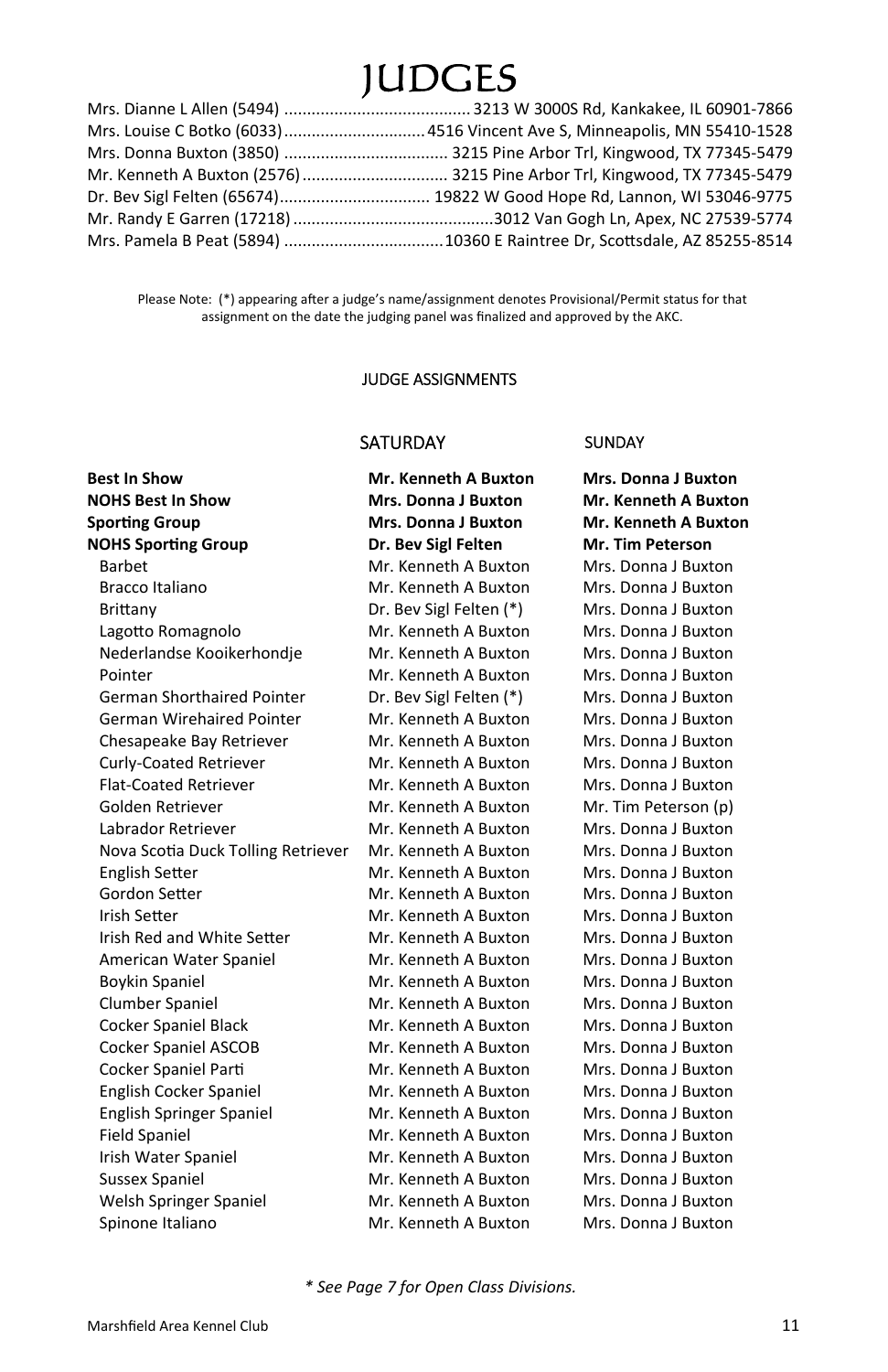#### SATURDAY SUNDAY

 Vizsla Weimaraner Wirehaired Pointing Griffon Wirehaired Vizsla **Hound Group NOHS Hound Group**  Afghan Hound American English Coonhound American Foxhound Azawakh Basenji Basset Hound Beagle (13 in. and under) Beagle (over 13 in.) Black and Tan Coonhound Bloodhound Bluetick Coonhound Borzoi Cirneco dell'Etna Dachshund (Longhaired) Dachshund (Smooth) Dachshund (Wirehaired) English Foxhound Grand Basset Griffon Vendeen Greyhound Harrier Ibizan Hound Irish Wolfhound Norwegian Elkhound **Otterhound** Petit Basset Griffon Vendeen Pharaoh Hound Plott Hound Portuguese Podengo Pequeno Redbone Coonhound Rhodesian Ridgeback Saluki Scottish Deerhound Sloughi Treeing Walker Coonhound Whippet **Working Group NOHS Working Group**  Akita Alaskan Malamute Anatolian Shepherd Dog Bernese Mountain Dog Black Russian Terrier Boerboel Boxer **Bullmastiff** Cane Corso

Dr. Bev Sigl Felten (\*) Dr. Bev Sigl Felten (\*) Mr. Kenneth A Buxton Mr. Kenneth A Buxton **Mrs. Pamela B Peat Mr. Randy E Garren**  Mrs. Pamela B Peat Mrs. Pamela B Peat Mrs. Pamela B Peat Mrs. Pamela B Peat Mrs. Pamela B Peat Mrs. Pamela B Peat Mrs. Pamela B Peat Mrs. Pamela B Peat Mrs. Pamela B Peat Mrs. Pamela B Peat Mrs. Pamela B Peat Mrs. Pamela B Peat Mrs. Pamela B Peat Mrs. Pamela B Peat Mrs. Pamela B Peat Mrs. Pamela B Peat Mrs. Pamela B Peat Mrs. Pamela B Peat Mrs. Pamela B Peat Mrs. Pamela B Peat Mrs. Pamela B Peat Mrs. Pamela B Peat Mrs. Pamela B Peat Mrs. Pamela B Peat Mrs. Pamela B Peat Mrs. Pamela B Peat Mrs. Pamela B Peat Mrs. Pamela B Peat Mrs. Pamela B Peat Mrs. Pamela B Peat Mrs. Pamela B Peat Mrs. Pamela B Peat Mrs. Pamela B Peat Mrs. Pamela B Peat Mrs. Pamela B Peat **Mrs. Donna J Buxton Mr. Kenneth A Buxton**  Mrs. Donna J Buxton Mrs. Donna J Buxton Mrs. Donna J Buxton Mrs. Donna J Buxton Mrs. Donna J Buxton Mrs. Donna J Buxton Mrs. Donna J Buxton Mrs. Donna J Buxton Mrs. Donna J Buxton

Mrs. Donna J Buxton Mrs. Donna J Buxton Mrs. Donna J Buxton Mrs. Donna J Buxton **Mr. Randy E Garren Mrs. Pamela B Peat**  Mr. Randy E Garren Mr. Randy E Garren Mr. Randy E Garren Mr. Randy E Garren Mr. Randy E Garren Mr. Randy E Garren Mr. Randy E Garren Mr. Randy E Garren Mr. Randy E Garren Mr. Randy E Garren Mr. Randy E Garren Mr. Randy E Garren Mr. Randy E Garren Mr. Randy E Garren Mr. Randy E Garren Mr. Randy E Garren Mr. Randy E Garren Mr. Randy E Garren Mr. Randy E Garren Mr. Randy E Garren Mr. Randy E Garren Mr. Randy E Garren Mr. Randy E Garren Mr. Randy E Garren Mr. Randy E Garren Mr. Randy E Garren Mr. Randy E Garren Mr. Randy E Garren Mr. Randy E Garren Mr. Randy E Garren Mr. Randy E Garren Mr. Randy E Garren Mr. Randy E Garren Mr. Randy E Garren Mr. Randy E Garren **Mr. Kenneth A Buxton Mr. Tim Peterson**  Mr. Kenneth A Buxton Mr. Kenneth A Buxton Mr. Kenneth A Buxton Mr. Kenneth A Buxton Mr. Kenneth A Buxton Mr. Kenneth A Buxton Mr. Kenneth A Buxton Mr. Kenneth A Buxton Mr. Kenneth A Buxton

*\* See Page 7 for Open Class Divisions.*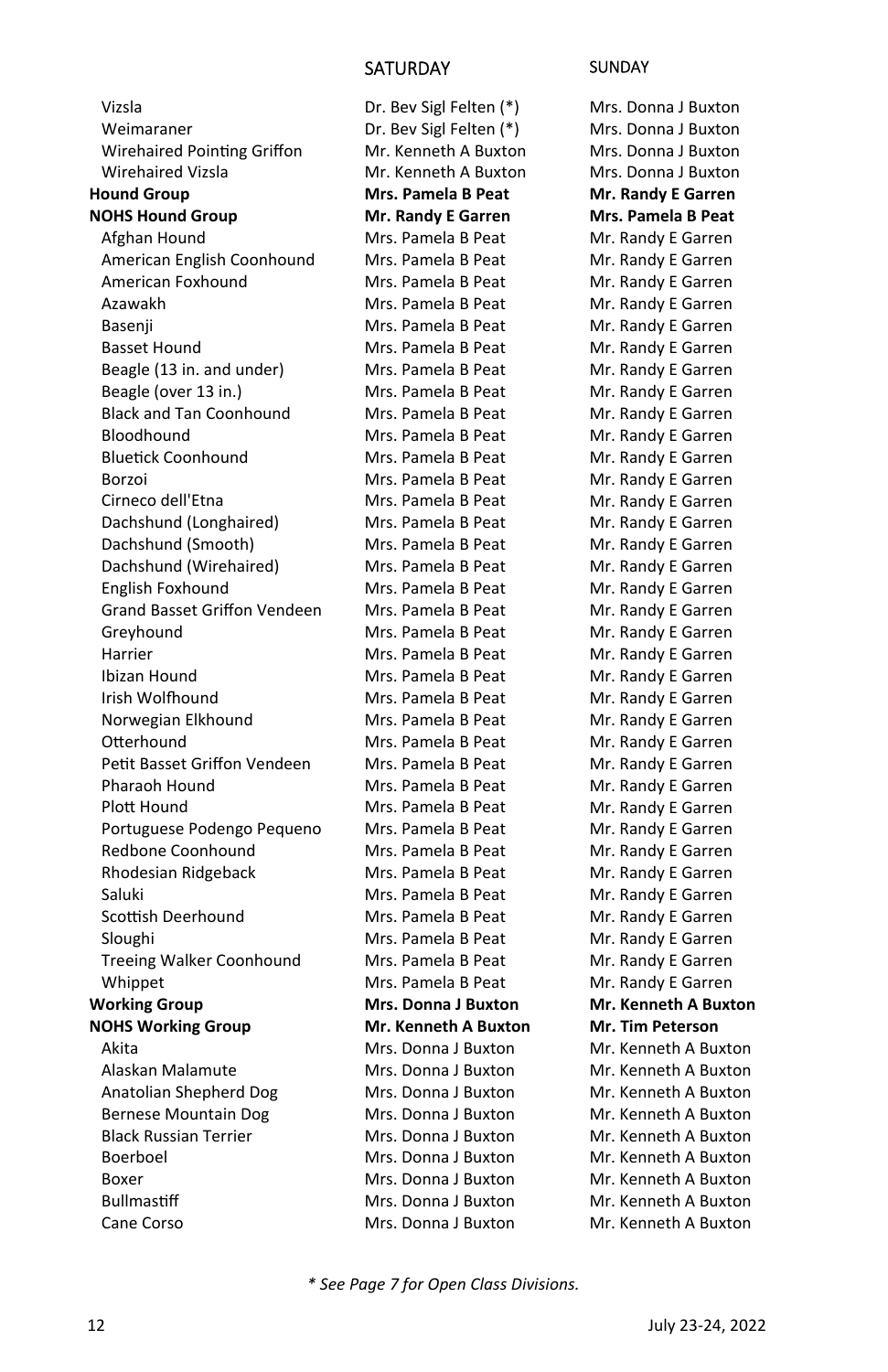#### SATURDAY SUNDAY

 Chinook Doberman Pinscher Dogo Argentino Dogue de Bordeaux German Pinscher Giant Schnauzer Great Dane Great Pyrenees Greater Swiss Mountain Dog Komondor Kuvasz Leonberger Mastiff Neapolitan Mastiff Newfoundland Portuguese Water Dog Rottweiler St. Bernard Samoyed Siberian Husky Standard Schnauzer **Tibetan Mastiff Terrier Group NOHS Terrier Group**  Airedale Terrier American Hairless Terrier American Staffordshire Terrier Australian Terrier Bedlington Terrier Border Terrier Colored Bull Terrier White Bull Terrier Cairn Terrier Cesky Terrier Dandie Dinmont Terrier Smooth Fox Terrier Wire Fox Terrier Glen of Imaal Terrier Irish Terrier Kerry Blue Terrier Lakeland Terrier Standard Manchester Terrier Miniature Bull Terrier Miniature Schnauzer Norfolk Terrier Norwich Terrier Parson Russell Terrier Rat Terrier Russell Terrier Scottish Terrier Sealyham Terrier

Mrs. Donna J Buxton Mrs. Donna J Buxton Mrs. Donna J Buxton Mrs. Donna J Buxton Mrs. Donna J Buxton Mrs. Donna J Buxton Mrs. Donna J Buxton Mrs. Donna J Buxton Mrs. Donna J Buxton Mrs. Donna J Buxton Mrs. Donna J Buxton Mrs. Donna J Buxton Mrs. Donna J Buxton Mrs. Donna J Buxton Mr. Randy E Garren (\*) Mr. Randy E Garren (\*) Mrs. Donna J Buxton Mrs. Donna J Buxton Mr. Randy E Garren (\*) Mr. Randy E Garren (\*) Mrs. Donna J Buxton Mr. Randy E Garren (\*) **Mr. Randy E Garren Mrs. Pamela B Peat**  Mr. Randy E Garren Mr. Randy E Garren Mr. Randy E Garren Mr. Randy E Garren Mr. Randy E Garren Mr. Randy E Garren Mr. Randy E Garren Mr. Randy E Garren Mr. Randy E Garren Mr. Randy E Garren Mr. Randy E Garren Mr. Randy E Garren Mr. Randy E Garren Mr. Randy E Garren Mr. Randy E Garren Mr. Randy E Garren Mr. Randy E Garren Mr. Randy E Garren Mr. Randy E Garren Mr. Randy E Garren Mr. Randy E Garren Mr. Randy E Garren Mr. Randy E Garren Mr. Randy E Garren Mr. Randy E Garren Mr. Randy E Garren Mr. Randy E Garren

Mr. Kenneth A Buxton Mr. Tim Peterson Mr. Kenneth A Buxton Mr. Kenneth A Buxton Mr. Tim Peterson Mr. Kenneth A Buxton Mr. Kenneth A Buxton Mr. Kenneth A Buxton Mr. Kenneth A Buxton Mr. Kenneth A Buxton Mr. Tim Peterson Mr. Kenneth A Buxton Mr. Kenneth A Buxton Mr. Kenneth A Buxton Mr. Tim Peterson (p) Mr. Kenneth A Buxton Mr. Tim Peterson Mr. Kenneth A Buxton Mr. Kenneth A Buxton Mr. Tim Peterson Mr. Kenneth A Buxton Mr. Kenneth A Buxton **Mrs. Pamela B Peat Mr. Randy E Garren**  Mrs. Pamela B Peat Mrs. Pamela B Peat Mrs. Pamela B Peat Mrs. Pamela B Peat Mrs. Pamela B Peat Mrs. Pamela B Peat Mrs. Pamela B Peat Mrs. Pamela B Peat Mrs. Pamela B Peat Mrs. Pamela B Peat Mrs. Pamela B Peat Mrs. Pamela B Peat Mrs. Pamela B Peat Mrs. Pamela B Peat Mrs. Pamela B Peat Mrs. Pamela B Peat Mrs. Pamela B Peat Mrs. Pamela B Peat Mrs. Pamela B Peat Mrs. Pamela B Peat Mrs. Pamela B Peat Mrs. Pamela B Peat Mrs. Pamela B Peat Mrs. Pamela B Peat Mrs. Pamela B Peat Mrs. Pamela B Peat Mrs. Pamela B Peat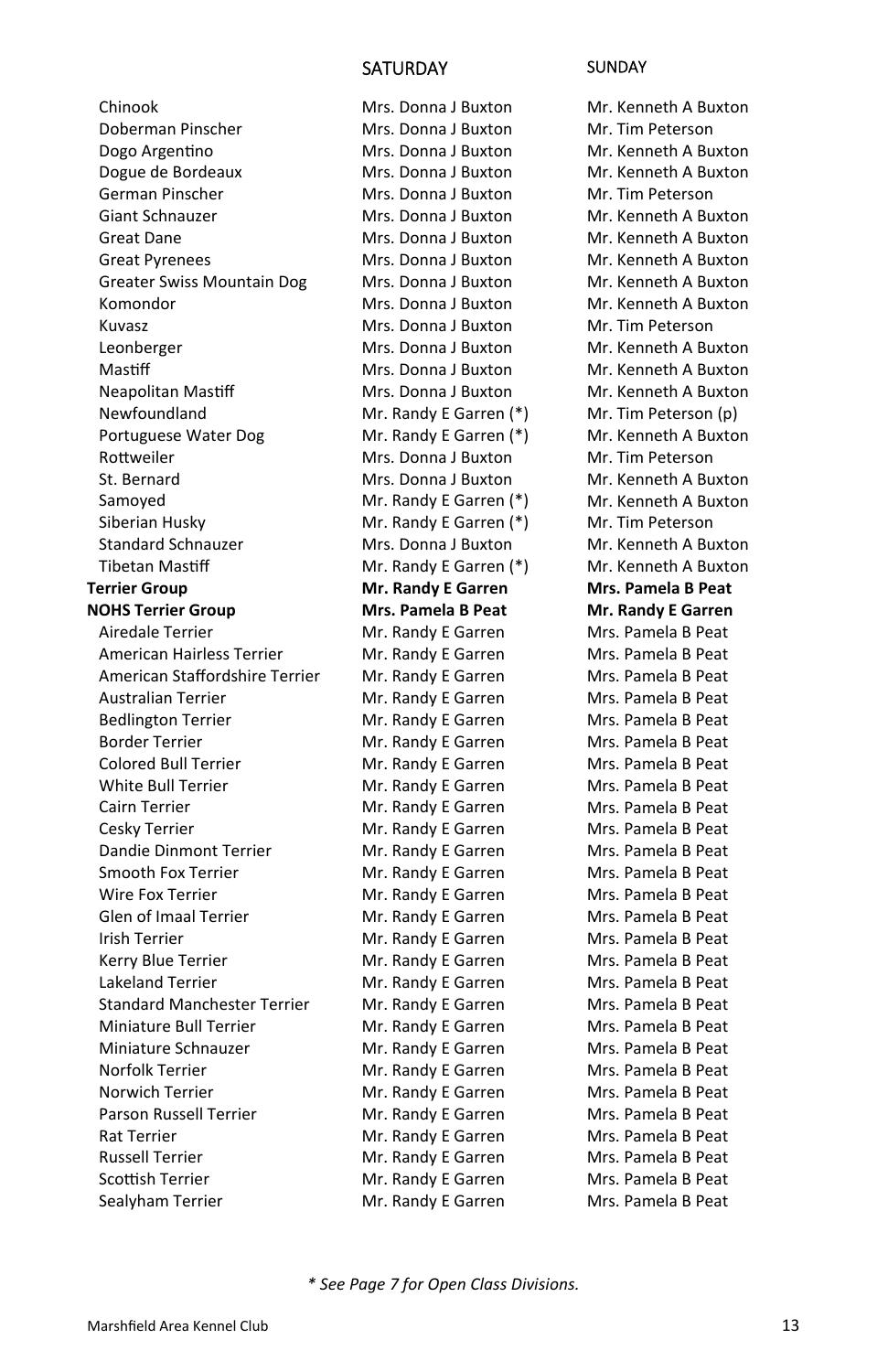#### SATURDAY SUNDAY

 Skye Terrier Soft Coated Wheaten Terrier Staffordshire Bull Terrier Welsh Terrier West Highland White Terrier **Toy Group NOHS Toy Group**  Affenpinscher Biewer Terrier Brussels Griffon Cavalier King Charles Spaniel Long Coat Chihuahua Smooth Coat Chihuahua Chinese Crested B & P C English Toy Spaniel K C & R English Toy Spaniel Havanese Italian Greyhound Japanese Chin Maltese Toy Manchester Terrier Miniature Pinscher Papillon Pekingese Pomeranian Toy Poodle Pug Russian Toy Shih Tzu Silky Terrier Toy Fox Terrier Yorkshire Terrier **Non-Sporting Group NOHS Non-SporƟng Group**  American Eskimo Dog Bichon Frise Boston Terrier Bulldog Chinese Shar-Pei Chow Chow Coton de Tulear **Dalmatian**  Finnish Spitz French Bulldog Keeshond Lhasa Apso Löwchen Norwegian Lundehund Miniature Poodle Standard Poodle Schipperke

Mr. Randy E Garren Mr. Randy E Garren Mr. Randy E Garren Mr. Randy E Garren Mr. Randy E Garren **Mrs. Pamela B Peat Mr. Randy E Garren**  Mrs. Pamela B Peat Mrs. Pamela B Peat Mrs. Pamela B Peat Mrs. Pamela B Peat Mrs. Pamela B Peat Mrs. Pamela B Peat Mrs. Pamela B Peat Mrs. Pamela B Peat Mrs. Pamela B Peat Mrs. Pamela B Peat Mrs. Pamela B Peat Mrs. Pamela B Peat Mrs. Pamela B Peat Mrs. Pamela B Peat Mrs. Pamela B Peat Mrs. Pamela B Peat Mrs. Pamela B Peat Mrs. Pamela B Peat Mrs. Pamela B Peat Mrs. Pamela B Peat Mrs. Pamela B Peat Mrs. Pamela B Peat Mrs. Pamela B Peat Mrs. Pamela B Peat Mrs. Pamela B Peat **Mr. Randy E Garren Mrs. Pamela B Peat**  Mr. Randy E Garren Mr. Randy E Garren Mr. Randy E Garren Mr. Randy E Garren Mr. Randy E Garren Mr. Randy E Garren Mr. Randy E Garren Mr. Randy E Garren Mr. Randy E Garren Mr. Randy E Garren Mr. Randy E Garren Mr. Kenneth A Buxton Mr. Randy E Garren Mr. Randy E Garren Mr. Randy E Garren Mr. Randy E Garren Mr. Randy E Garren

Mrs. Pamela B Peat Mrs. Pamela B Peat Mrs. Pamela B Peat Mrs. Pamela B Peat Mrs. Pamela B Peat **Mr. Randy E Garren Mrs. Pamela B Peat**  Mr. Randy E Garren Mr. Randy E Garren Mr. Randy E Garren Mr. Randy E Garren Mr. Randy E Garren Mr. Randy E Garren Mr. Randy E Garren Mr. Randy E Garren Mr. Randy E Garren Mr. Randy E Garren Mr. Randy E Garren Mr. Randy E Garren Mr. Randy E Garren Mr. Randy E Garren Mr. Randy E Garren Mr. Randy E Garren Mr. Randy E Garren Mr. Randy E Garren Mr. Randy E Garren Mr. Randy E Garren Mr. Randy E Garren Mr. Randy E Garren Mr. Randy E Garren Mr. Randy E Garren Mr. Randy E Garren **Mrs. Pamela B Peat Mr. Randy E Garren**  Mrs. Pamela B Peat Mrs. Pamela B Peat Mrs. Pamela B Peat Mrs. Pamela B Peat Mrs. Pamela B Peat Mrs. Pamela B Peat Mrs. Pamela B Peat Mrs. Pamela B Peat Mrs. Pamela B Peat Mrs. Pamela B Peat Mrs. Pamela B Peat Mrs. Pamela B Peat Mrs. Pamela B Peat Mrs. Pamela B Peat Mrs. Pamela B Peat Mrs. Pamela B Peat Mrs. Pamela B Peat

*\* See Page 7 for Open Class Divisions.*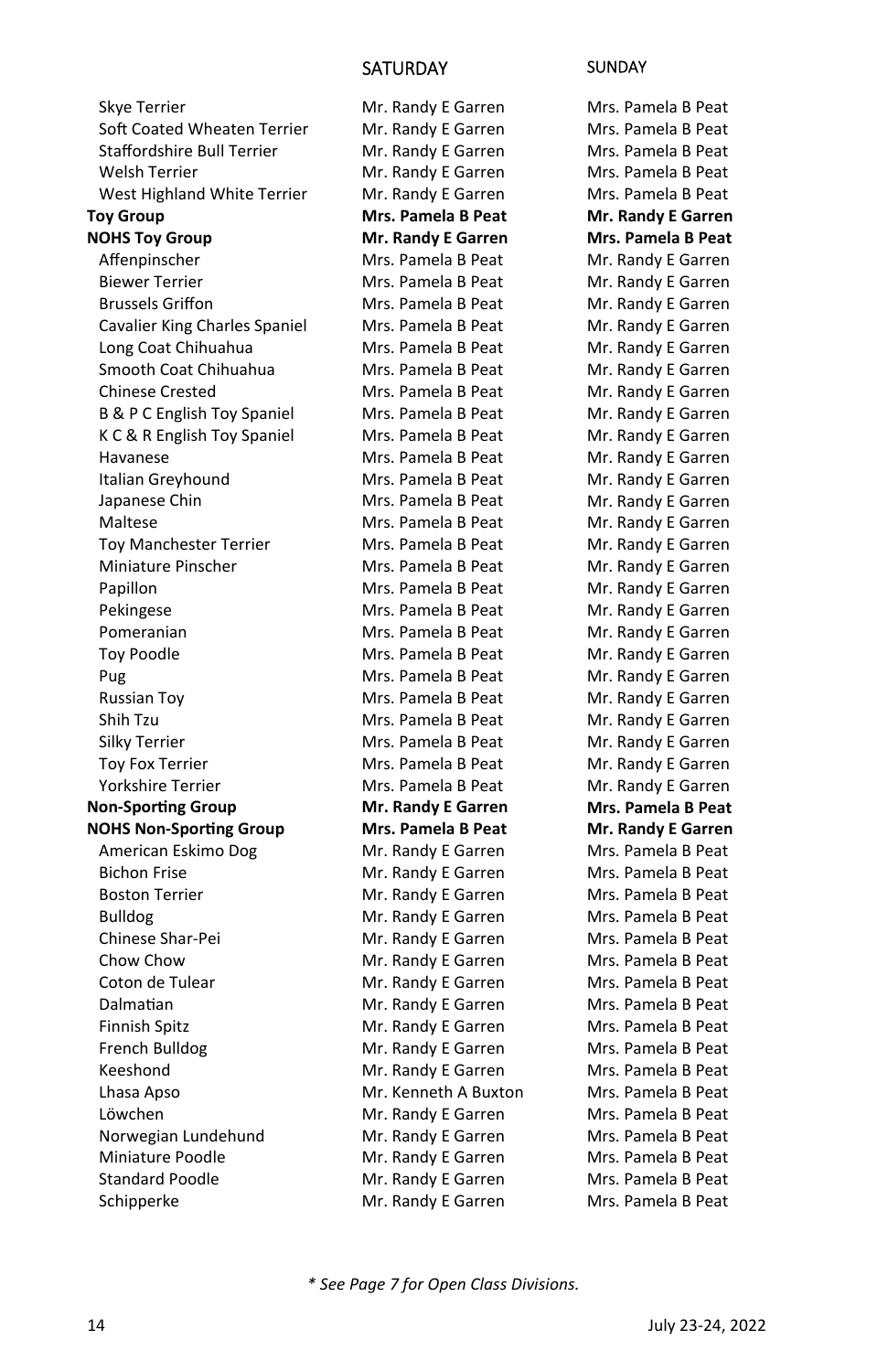Shiba Inu Tibetan Spaniel Tibetan Terrier Xoloitzcuintli **Herding Group NOHS Herding Group**  Australian CaƩle Dog Australian Shepherd Bearded Collie Beauceron Belgian Laekenois Belgian Malinois Belgian Sheepdog Belgian Tervuren Bergamasco Sheepdog Berger Picard Border Collie Bouvier des Flandres Briard Canaan Dog Cardigan Welsh Corgi Rough Collie Smooth Collie Entlebucher Mountain Dog Finnish Lapphund German Shepherd Dog Icelandic Sheepdog Miniature American Shepherd Mudi Norwegian Buhund Old English Sheepdog Pembroke Welsh Corgi Polish Lowland Sheepdog Puli Pumi Pyrenean Shepherd Shetland Sheepdog Spanish Water Dog Swedish Vallhund **Miscellaneous**  Danish-Swedish Farmdog Dutch Shepherd Kai Ken Lancashire Heeler **Norrbottenspets**  Peruvian Inca Orchid Portuguese Podengo Small Munsterlander Teddy Roosevelt Terrier

Mr. Randy E Garren Mr. Randy E Garren Mr. Randy E Garren Mr. Randy E Garren **Mrs. Donna J Buxton Mr. Kenneth A Buxton**  Mrs. Donna J Buxton Mrs. Donna J Buxton Mrs. Donna J Buxton Mrs. Donna J Buxton Mrs. Donna J Buxton Mrs. Donna J Buxton Mrs. Donna J Buxton Mrs. Donna J Buxton Mrs. Donna J Buxton Mrs. Donna J Buxton Mrs. Donna J Buxton Mrs. Donna J Buxton Mrs. Donna J Buxton Mrs. Donna J Buxton Mrs. Donna J Buxton Mrs. Donna J Buxton Mrs. Donna J Buxton Mrs. Donna J Buxton Mrs. Donna J Buxton Mrs. Donna J Buxton Mrs. Donna J Buxton Mrs. Donna J Buxton Mrs. Donna J Buxton Mrs. Donna J Buxton Mrs. Donna J Buxton Mrs. Donna J Buxton Mrs. Donna J Buxton Mrs. Donna J Buxton Mrs. Donna J Buxton Mrs. Donna J Buxton Mrs. Donna J Buxton Mrs. Donna J Buxton Mrs. Donna J Buxton **Mrs. Pamela B Peat**  Mrs. Pamela B Peat Mrs. Pamela B Peat Mrs. Pamela B Peat Mrs. Pamela B Peat Mrs. Pamela B Peat Mrs. Pamela B Peat Mrs. Pamela B Peat Mrs. Pamela B Peat Mrs. Pamela B Peat

#### SATURDAY SUNDAY

Mrs. Pamela B Peat Mrs. Pamela B Peat Mrs. Pamela B Peat Mrs. Pamela B Peat **Mr. Kenneth A Buxton Mrs. Donna J Buxton**  Mr. Kenneth A Buxton Mr. Kenneth A Buxton Mr. Kenneth A Buxton Mr. Kenneth A Buxton Mr. Kenneth A Buxton Mr. Kenneth A Buxton Mr. Kenneth A Buxton Mr. Kenneth A Buxton Mr. Kenneth A Buxton Mr. Kenneth A Buxton Mr. Kenneth A Buxton Mr. Kenneth A Buxton Mr. Kenneth A Buxton Mr. Kenneth A Buxton Mr. Kenneth A Buxton Mr. Kenneth A Buxton Mr. Kenneth A Buxton Mr. Kenneth A Buxton Mr. Kenneth A Buxton Mr. Kenneth A Buxton Mr. Kenneth A Buxton Mr. Kenneth A Buxton Mr. Kenneth A Buxton Mr. Kenneth A Buxton Mr. Kenneth A Buxton Mr. Kenneth A Buxton Mr. Kenneth A Buxton Mr. Kenneth A Buxton Mr. Kenneth A Buxton Mr. Kenneth A Buxton Mr. Kenneth A Buxton Mr. Kenneth A Buxton Mr. Kenneth A Buxton **Mr. Randy E Garren**  Mr. Randy E Garren Mr. Randy E Garren Mr. Randy E Garren Mr. Randy E Garren Mr. Randy E Garren Mr. Randy E Garren Mr. Randy E Garren Mr. Randy E Garren Mr. Randy E Garren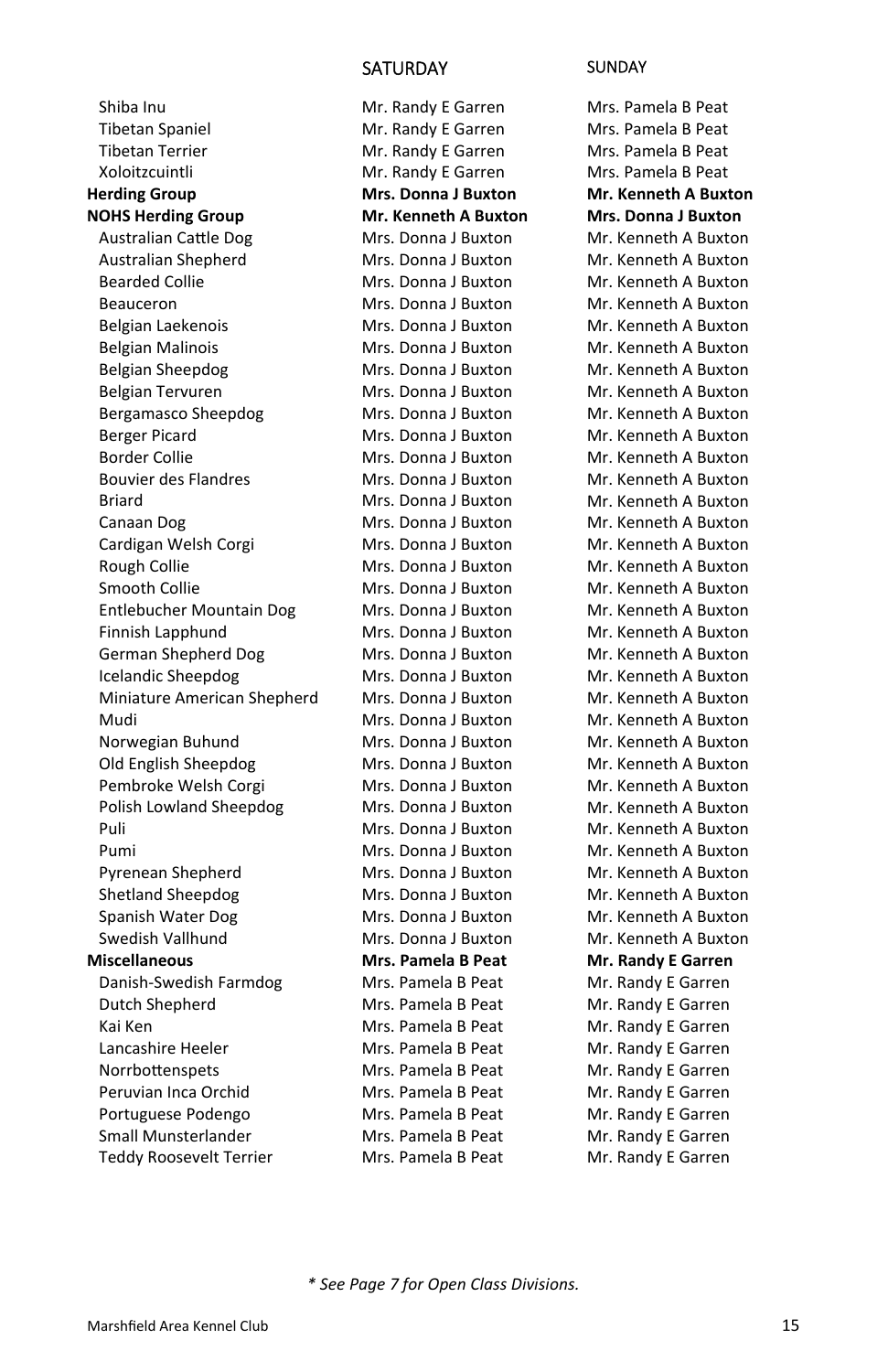| <b>Junior Showmanship</b>         |                         |                         |
|-----------------------------------|-------------------------|-------------------------|
| Novice Junior Age 9 to 12         | Dr. Bev Sigl Felten (*) | Mr. Tim Peterson        |
| Novice Intermediate Age 12 to 15  | Dr. Bev Sigl Felten (*) | Mr. Tim Peterson        |
| Novice Senior Age 15 to 18        | Dr. Bev Sigl Felten (*) | Mr. Tim Peterson        |
| Open Junior Age 9 to 12           | Dr. Bev Sigl Felten (*) | Mr. Tim Peterson        |
| Open Intermediate Age 12 to 15    | Dr. Bev Sigl Felten (*) | Mr. Tim Peterson        |
| Open Senior Age 15 to 18          | Dr. Bev Sigl Felten (*) | Mr. Tim Peterson        |
| Master                            | Dr. Bev Sigl Felten (*) | Mr. Tim Peterson        |
| <b>Best Junior</b>                | Dr. Bev Sigl Felten (*) | Mr. Tim Peterson        |
| 4-6 Month Beginner Puppy          |                         |                         |
| Best Begnr. Puppy In Show         | Dr. Bev Sigl Felten     | <b>Mr. Tim Peterson</b> |
| Begnr. Puppy - Sporting Group     | Dr. Bev Sigl Felten     | Mr. Tim Peterson        |
| Begnr. Puppy - Hound Group        | Dr. Bev Sigl Felten     | Mr. Tim Peterson        |
| Begnr. Puppy - Working Group      | Dr. Bev Sigl Felten     | Mr. Tim Peterson        |
| Begnr. Puppy - Terrier Group      | Dr. Bev Sigl Felten     | Mr. Tim Peterson        |
| Begnr. Puppy - Toy Group          | Dr. Bev Sigl Felten     | Mr. Tim Peterson        |
| Begnr.Puppy - Non-Sporting Grp    | Dr. Bev Sigl Felten     | Mr. Tim Peterson        |
| Begnr. Puppy - Herding Group      | Dr. Bev Sigl Felten     | Mr. Tim Peterson        |
| Begnr. Puppy - Misc Breeds        | Dr. Bev Sigl Felten     | Mr. Tim Peterson        |
| Begnr.Puppy-FSSbreeds(Ex.Misc)    | Dr. Bev Sigl Felten     | Mr. Tim Peterson        |
| <b>Obedience</b>                  |                         |                         |
| Obedience Novice A                | Mrs. Dianne L Allen     | Mrs. Louise C Botko     |
| <b>Obedience Novice B</b>         | Mrs. Dianne L Allen     | Mrs. Louise C Botko     |
| Obedience Beginner Novice A       | Mrs. Dianne L Allen     | Mrs. Louise C Botko     |
| Obedience Beginner Novice B       | Mrs. Dianne L Allen     | Mrs. Louise C Botko     |
| <b>Obedience Preferred Novice</b> | Mrs. Dianne L Allen     | Mrs. Louise C Botko     |
| <b>Obedience Graduate Novice</b>  | Mrs. Dianne L Allen     | Mrs. Louise C Botko     |
| Obedience Open A                  | Mrs. Dianne L Allen     | Mrs. Louise C Botko     |
| Obedience Open B                  | Mrs. Dianne L Allen     | Mrs. Louise C Botko     |
| Obedience Graduate Open           | Mrs. Louise C Botko     | Mrs. Dianne L Allen     |
| Obedience Preferred Open          | Mrs. Louise C Botko     | Mrs. Dianne L Allen     |
| Obedience Utility A               | Mrs. Louise C Botko     | Mrs. Dianne L Allen     |
| <b>Obedience Utility B</b>        | Mrs. Louise C Botko     | Mrs. Dianne L Allen     |
| Obedience Preferred Utility       | Mrs. Louise C Botko     | Mrs. Dianne L Allen     |
| <b>Obedience Versatility</b>      | Mrs. Louise C Botko     | Mrs. Dianne L Allen     |
| Rally                             |                         |                         |
| Rally Novice A                    | Mrs. Louise C Botko     | Mrs. Dianne L Allen     |
| Rally Novice B                    | Mrs. Louise C Botko     | Mrs. Dianne L Allen     |
| Rally Intermediate                | Mrs. Louise C Botko     | Mrs. Dianne L Allen     |
| Rally Advanced A                  | Mrs. Louise C Botko     | Mrs. Dianne L Allen     |
| Rally Advanced B                  | Mrs. Louise C Botko     | Mrs. Dianne L Allen     |
| Rally Excellent A                 | Mrs. Louise C Botko     | Mrs. Dianne L Allen     |
| Rally Excellent B                 | Mrs. Louise C Botko     | Mrs. Dianne L Allen     |
| <b>Rally Master</b>               | Mrs. Louise C Botko     | Mrs. Dianne L Allen     |

*There will be Puppy, Bred By Exhibitor, & Open Classes for each of the Miscellaneous Breeds in each sex.* Winners from these classes will compete for Best of Breed & Best of Opposite Sex to Best of Breed in each breed. Each Miscellaneous Best of Breed winner shall be eligible to compete for Best in Miscellaneous Class. All entries for Best in Miscellaneous Class shall be made after judging of the individual Miscellaneous breed classes. In the event that the owner of a dog designated Best of Breed shall not exhibit the dog in the Best of Miscellaneous Class Competition, no other dog of the same breed shall be allowed to compete. There shall be no further competition for dogs entered in the Miscellaneous Class. Ribbons shall conform to Chapter 5, Section 2 of AKC Rules.

*\* See Page 7 for Open Class Divisions.*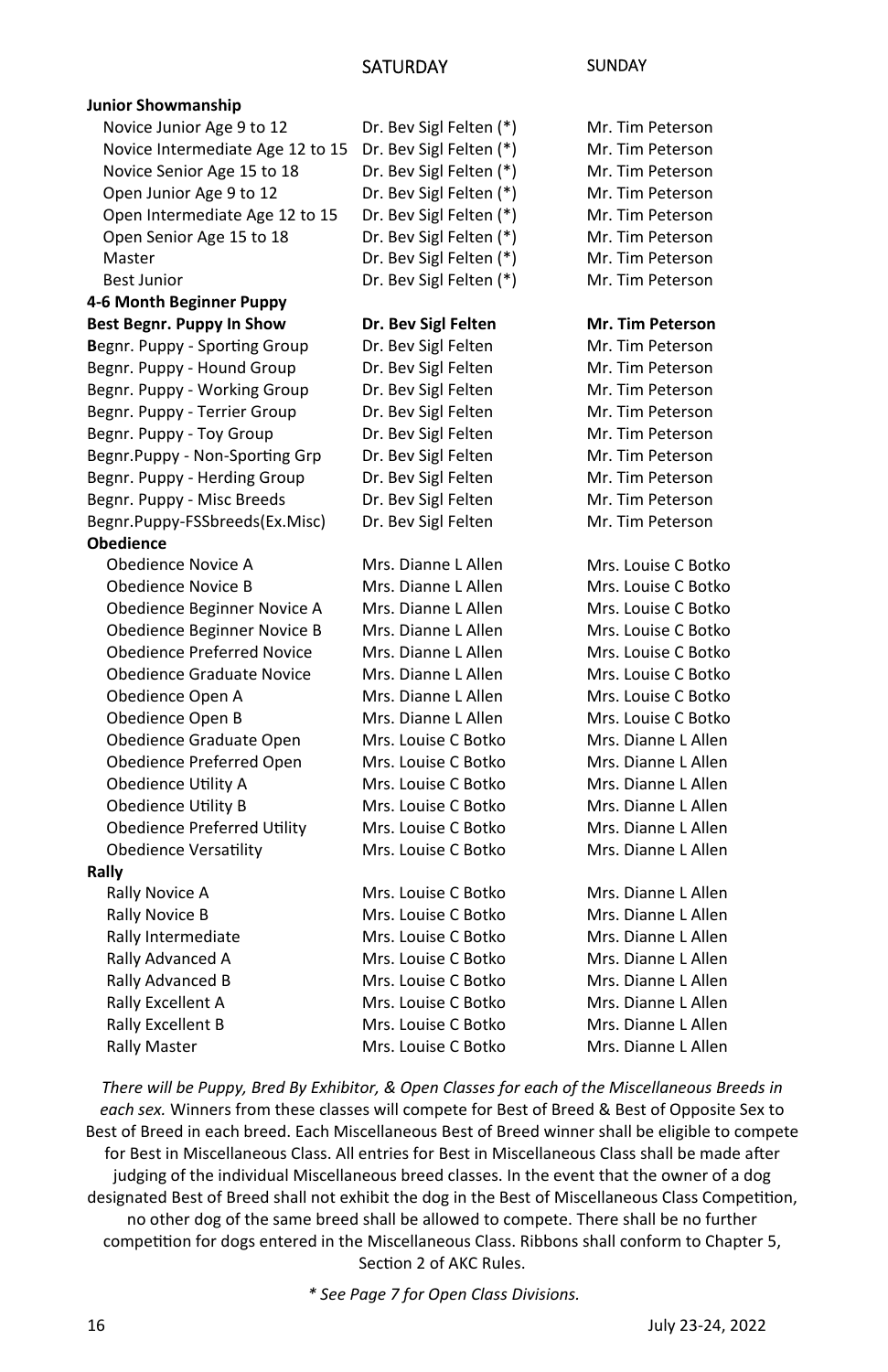### **PRIORITY RESERVED GROOMING LANG 4-H BUILDING**

We are offering grooming space in one size, approximately 5 x 7 feet at a cost of \$20.00. All grooming spaces will be assigned in the order the request is received. There is limited reserved space available. Please reserve early. The open grooming will be in the Knoll Beef Barn. Show Rings will be in the Expo 1 and in the Junior Fair Expo Building.

1.All rule that apply to free grooming also apply to reserved grooming.

2. You may not request a particular space.

3.If you would like to groom next to someone, please include all reservations in one envelope. 4.If the grooming area is full, your request will be returned.

#### **Deadline for Reserved Grooming is Friday, July 15, 2022.**

| <b>ELECTRIC:</b> YES<br>NO |
|----------------------------|
|                            |
| <b>AMOUNT ENCLOSED:</b>    |

**Make checks payable to Marshfield Area Kennel Club** 

**Send to: Ben Blasel W3923 Apple Avenue Medford, WI 54451** 

Any questions, please email amyblasel@gmail.com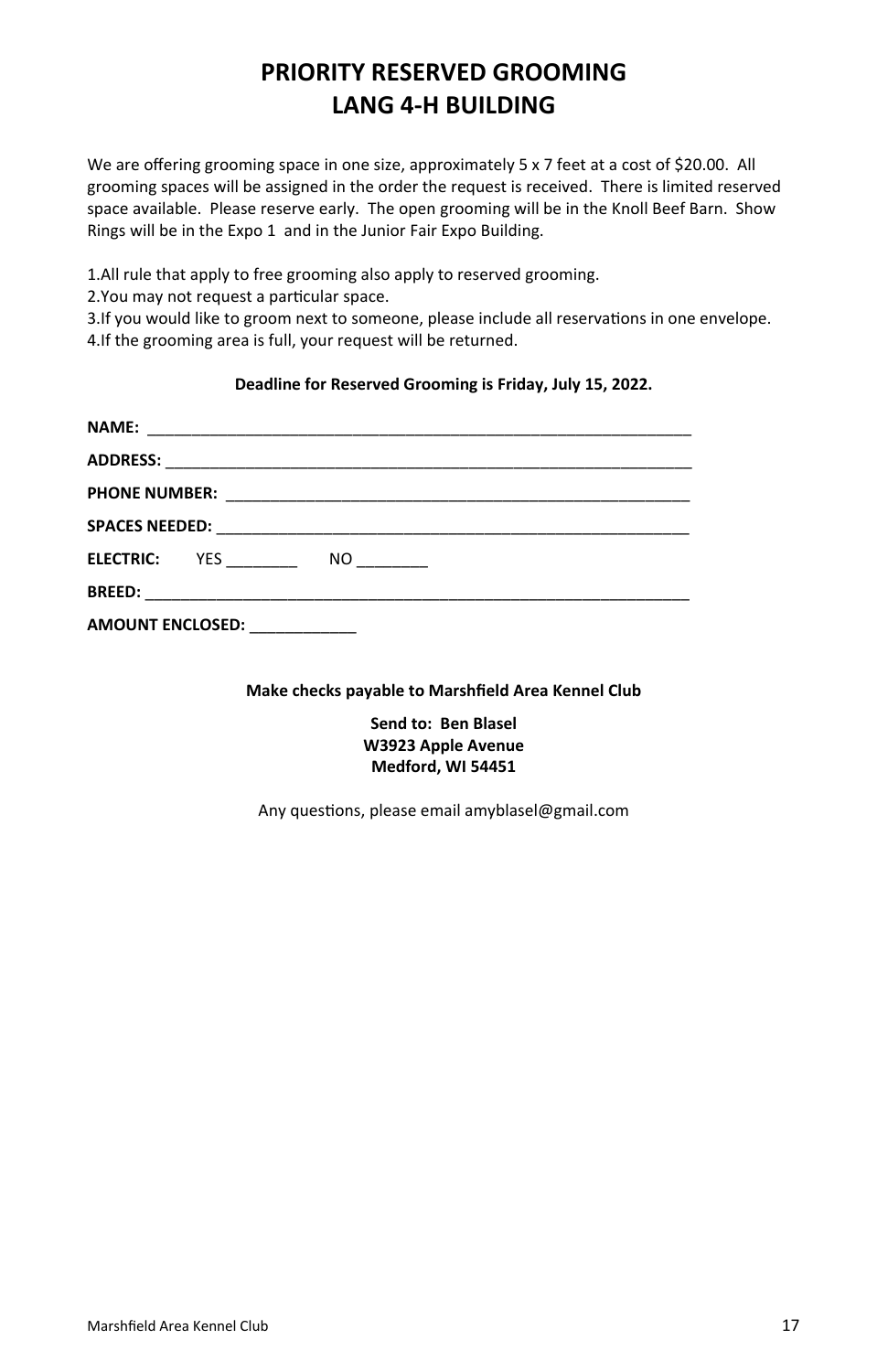#### **RV PARKING • RESERVED & NON-RESERVED**

\$40.00 per night with power \$25.00 per night non-electric sites

RV Dump Site on grounds Many sites have water **•** Free Wi-Fi

| OVERALL RIG SIZE: Ft |  |
|----------------------|--|

We will TRY to accommodate your preference as well as we can … But cannot be guaranteed. Your camping request/references here:

\_\_\_\_\_\_\_\_\_\_\_\_\_\_\_\_\_\_\_\_\_\_\_\_\_\_\_\_\_\_\_\_\_\_\_\_\_\_\_\_\_\_\_\_\_\_\_\_\_\_\_\_\_\_\_\_\_\_\_\_\_\_\_\_\_\_\_\_\_\_\_\_\_\_\_\_ \_\_\_\_\_\_\_\_\_\_\_\_\_\_\_\_\_\_\_\_\_\_\_\_\_\_\_\_\_\_\_\_\_\_\_\_\_\_\_\_\_\_\_\_\_\_\_\_\_\_\_\_\_\_\_\_\_\_\_\_\_\_\_\_\_\_\_\_\_\_\_\_\_\_\_\_

Handicap parking is to provide easier access, not necessarily next to rings.

| Circle Night(s): | Friday | Saturday |
|------------------|--------|----------|
|                  |        |          |

**AMOUNT ENCLOSED:** \_\_\_\_\_\_\_\_\_\_\_\_

**Make checks payable to Marshfield Area Kennel Club** 

**Mail to: Marshfield Area Kennel Club c/o Carol Ulrich 9811 Bluff Dr, PiƩsville, WI 54466 carol.ulrich@tds.net**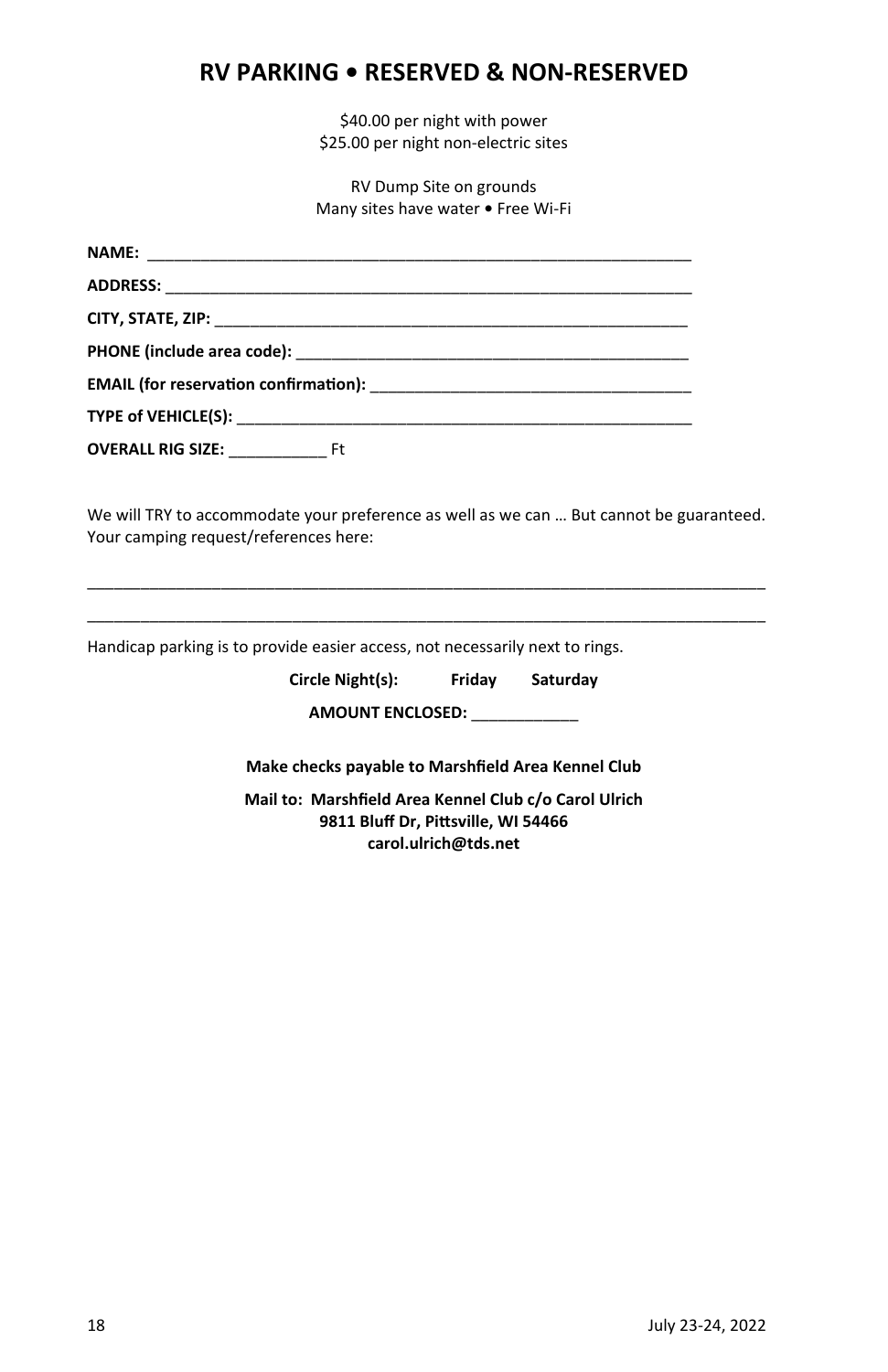### **Saturday, July 23, 2022**

### Best in Show and Variety Group Prizes

#### **FOR BEST IN SHOW**

ROSETTE \$100 Offered by the Marshfield Area Kennel Club

#### **FOR RESERVE BEST IN SHOW**

ROSETTE Offered by the Marshfield Area Kennel Club

#### **FOR FIRST THROUGH FOURTH IN EACH VARIETY GROUP**

ROSETTE Offered by the Marshfield Area Kennel Club

#### **FOR OWNER-HANDLED BEST IN SHOW**

ROSETTE Offered by the Marshfield Area Kennel Club \$25 Gift Card Offered by Mill's Fleet Farm

#### **FOR OWNER-HANDLED RESERVE BEST IN SHOW**

ROSETTE Offered by the Marshfield Area Kennel Club

#### **FOR OWNER-HANDLED FIRST THOUGH FOURTH IN EACH VARIETY GROUP**

ROSETTE Offered by the Marshfield Area Kennel Club

#### **FOR BEST VETERAN IN SHOW**

ROSETTE Offered by the Marshfield Area Kennel Club \$10 Gift Card Offered by Kwik Trip, Inc.

#### **FOR BEST 4-6 MONTH BEGINNER PUPPY IN SHOW**

ROSETTE Offered by the Marshfield Area Kennel Club \$10 Gift Card Offered by Kwik Trip, Inc.

#### **BEST JUNIOR HANDLER**

ROSETTE Offered by the Marshfield Area Kennel Club Single Scoop Custard Token Offered by Culver's Restaurant of Marshfield Gift Basket (\$15 Value) Offered by Bronnyn Bulgrin Free 8x10 Offered by Photos by Susan, LLC

#### **RESERVE BEST JUNIOR HANDLER**

ROSETTE Offered by the Marshfield Area Kennel Club Single Scoop Custard Token Offered by Culver's Restaurant of Marshfield Free 8x10 Offered by Photos by Susan, LLC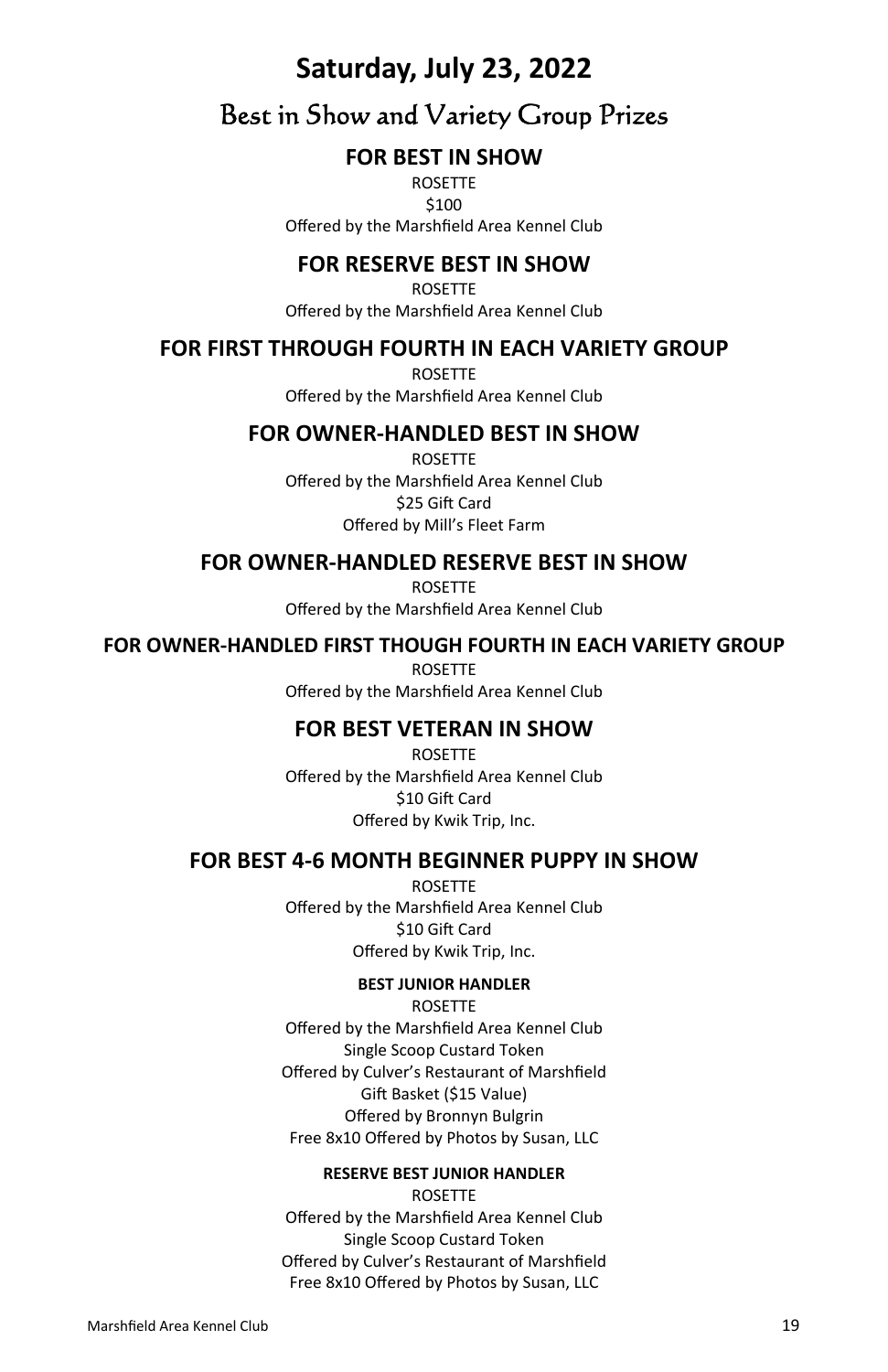#### **BREED PRIZES**

#### **Sporting Group**

**Golden Retriever Best of Breed.** Show Win Photo offered by Dr. Beth Engelbert, DVM

**Labrador Retriever Best of Breed.** Show Win Photo offered by Dr. Beth Engelbert, DVM

**American Water Spaniel Best of Winners.** Show Win Photo offered by Marlene Botes

**Clumber Spaniels**  Best of Winners. \$15 offered by Lisa Ott, Everready Aussies

**English Cocker Spaniel Best of Winners.** Show Win Photo offered by Jane Zank

**Field Spaniel Best of Winners.** Show Win Photo offered by Jamie Karl

#### **Working Group**

**Great Dane** Gift Bag (\$25 Value) offered by Stargazn Great Danes, Merle and Katie Krehmeyer **Best of Breed Best of Opposite Sex Winner's Dog Winner's Bitch** 

#### **Terrier Group**

**Cairn Terrier Best of Breed.** Show Win Photo offered by Kirkwall Cairns in Memory of Gus Basombrio

#### **Non-Sporting Group**

**Bishon Frise Best of Breed.** Show Win Photo offered by Kath Puerner

**Lhasa Apsos** 

**Best of Breed.** Show Win Photo offered by Karlyn's Lhasa Apsos Best of Opposite Sex. Gift Basket (\$15 Value) offered by Karlyn's Lhasa Apsos Best of Winners. Gift Basket (\$15 Value) offered by Karlyn's Lhasa Apsos Winner's Dog. Gift Basket (\$15 Value) offered by Karlyn's Lhasa Apsos **Winner's Bitch.** Gif Basket (\$15 Value) offered by Karlyn's Lhasa Apsos **Best of Breed Owner-Handled.** Show Win Photo offered by Karlyn's Lhasa Apsos

#### **Non Sporting Group**

**Schipperkes** Best of Breed. Show Win Photo offered by K-Lee Shelties & Schipperkes in Memory of CH K-Lee's Moonlit Knight (Hunter) TD NA NAJ

#### **Herding Group**

#### **Australian Shepherds**

**Best of Breed.** Show Win Photo offered by Deercreek Aussies, Ben and Amy Blasel Best of Winners. \$15 offered by Lisa Ott, Everready Aussies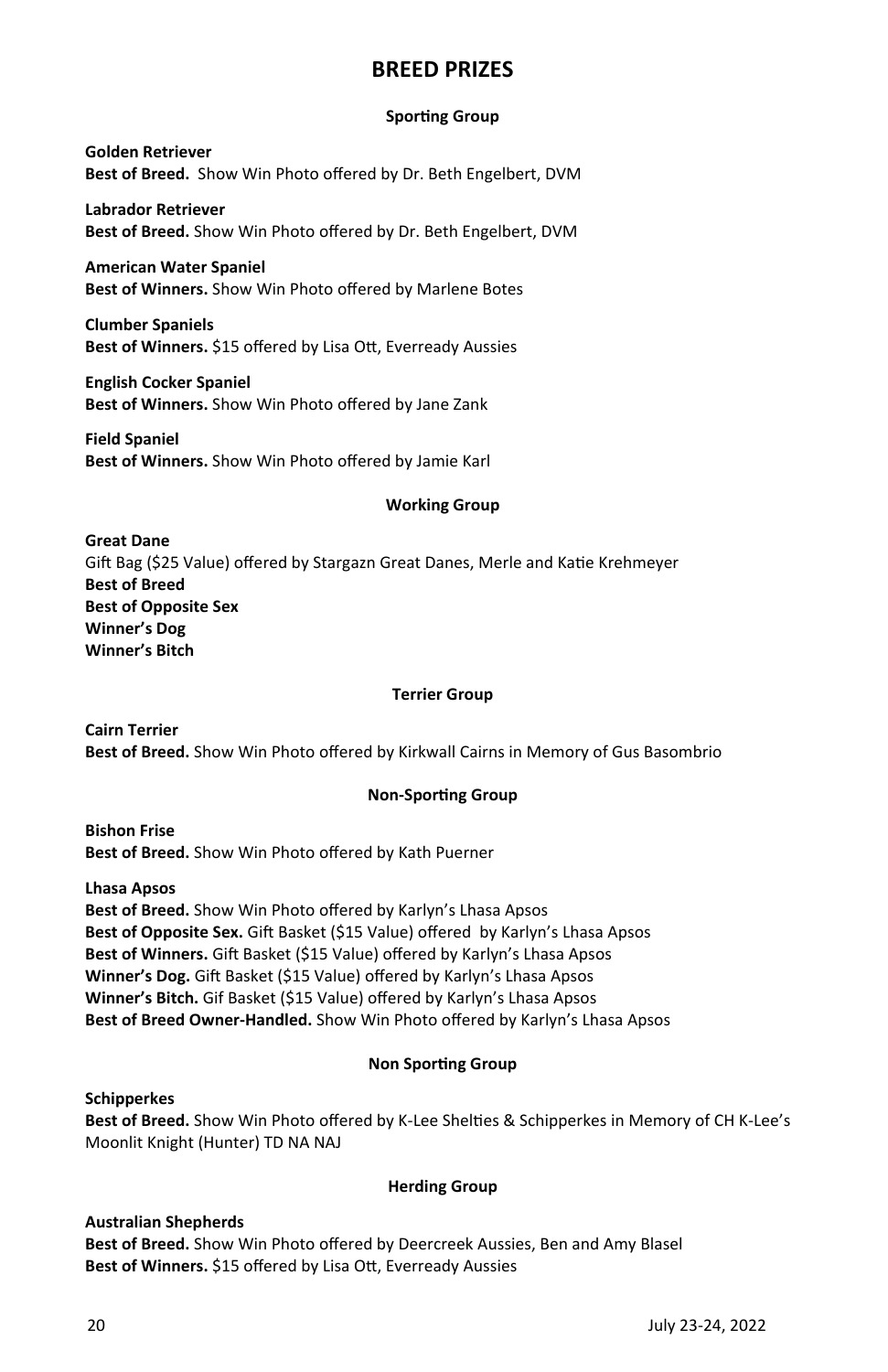#### **Cardigan Welsh Corgi Best of Breed.** Show Win Photo offered by Laura Westerkirchner Best of Winners. Gift Basket (\$20 Value) offered by Laura Westenkirchner

#### **Old English Sheepdog**

**Best of Winners.** Show Win Photo offered by Wynsilot Old English Sheepdogs, Dale Meyer and Dora Meyer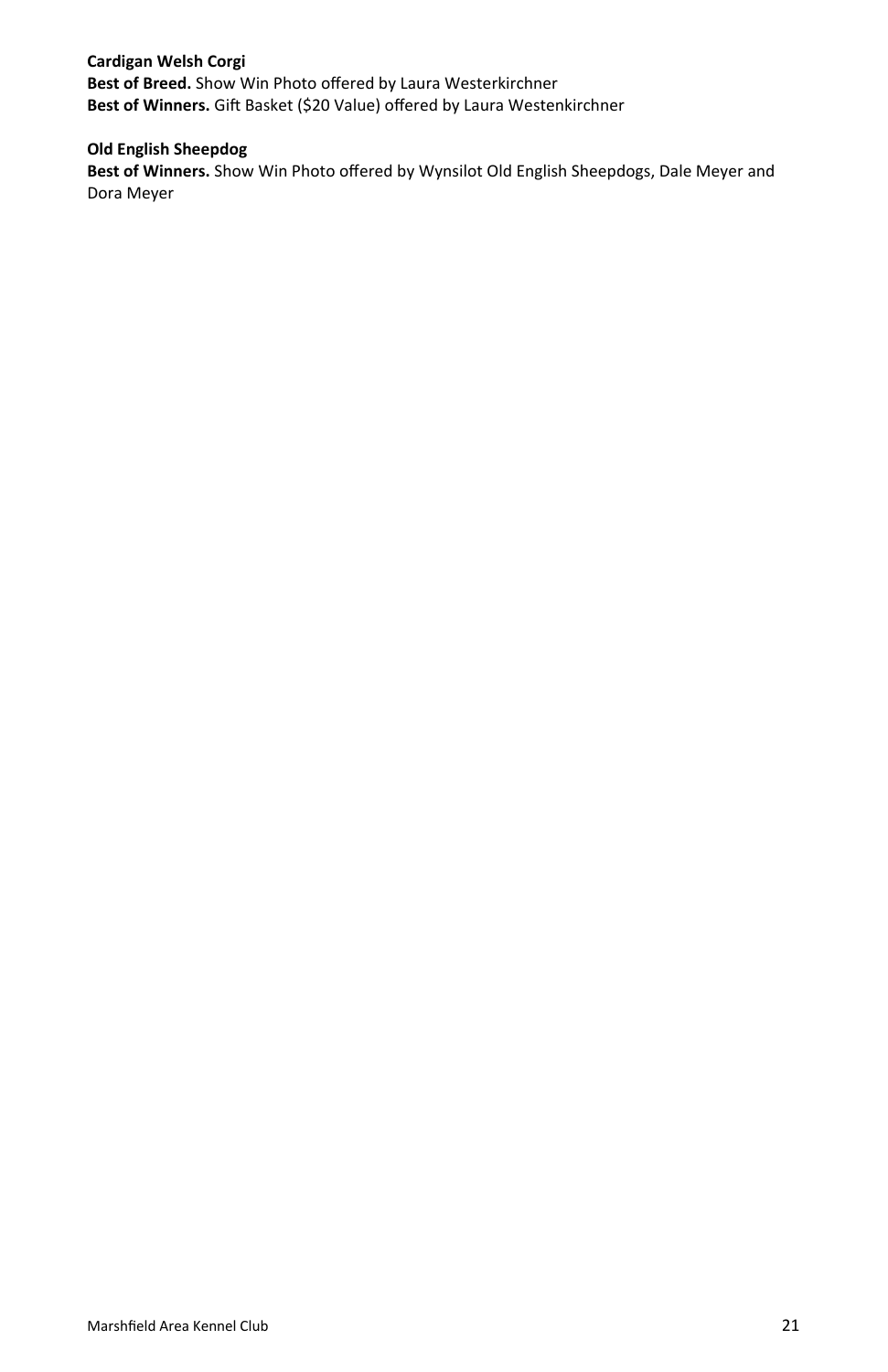### **SATURDAY, JULY 23, 2022**

### Obedience Trial Prizes

#### **The Marshfield Area Kennel Club offers a New Title Rosette for any dog compleƟng a Ɵtle in Obedience.**

#### **FOR HIGHEST SCORING DOG IN REGULAR CLASSES**

ROSETTE Offered by Marshfield Area Kennel Club, Inc GIFT BASKET (\$25 Value) Offered by Pet Supplies Plus, Marshfield, WI

#### **FOR HIGHEST SCORING NON-OTCH DOG**

TOTE (\$75 VALUE) Offered by Fromm Family Pet Foods, Mequon, WI

#### **FOR HIGHEST COMBINED SCORE DOG IN OPEN B & UTILITY CLASSES**

GIFT BASKET (\$50 Value) Offered by Marshfield Veterinary Service, Marshfield, WI

#### **For HIGHEST SCORING NON-REGULAR CLASSES**

\$25 Offered by Carolyn Deegan, DVM

#### **For HIGHEST SCORING UTILITY A**

SINGLE SCOOP CUSTARD TOKEN Offered by Culver's Restaurant of Marshfield, WI

#### **FOR HIGHEST SCORING DOG IN PREFERRED OPEN CLASSES**

SinglSINGLE SCOOP CUSTARD TOKEN Offered by Culver's Restaurant of Marshfield, WI

#### **FOR HIGHEST SCORING DOG IN GRADUATE NOVICE CLASSES**

SINGLE SCOOP CUSTARD TOKEN Offered by Culver's Restaurant of Marshfield, WI

#### **FOR HIGHEST SCORING DOG IN NOVICE A CLASSES**

Gift Basket (\$15 Value) Offered by Dr. Beth Engelbert

#### **FOR HIGHEST SCORING DOG IN NOVICE B CLASSES**

GIFT CERTIFICATE (\$65 Value) Offered by Fenzi Dog Sports Academy

#### **FOR HIGHEST SCORING DOG IN BEGINNER NOVICE A CLASSES**

SINGLE SCOOP CUSTARD TOKEN Offered by Culver's Restaurant of Marshfield, WI

#### **FOR HIGHEST SCORING DOG IN BEGINNER NOVICE B CLASSES**

SINGLE SCOOP CUSTARD TOKEN Offered by Culver's Restaurant of Marshfield, WI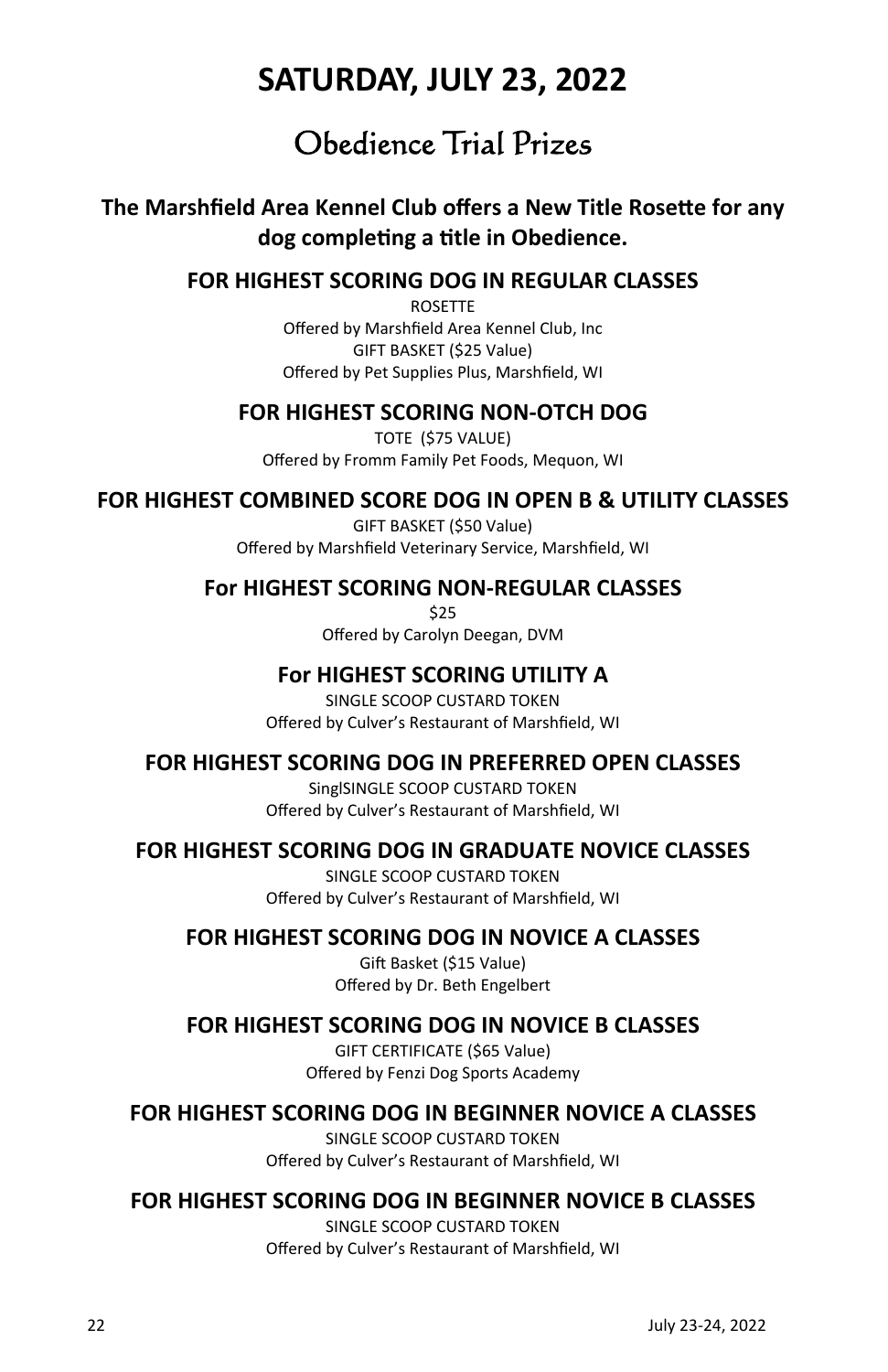### Rally Trial Prizes

#### **The Marshfield Area Kennel Club offers a New Title Rosette for any dog compleƟng a Ɵtle in Obedience.**

#### **FOR HIGHEST COMBINED TRIPLE SCORE IN ADVANCED B, EXCELLENT B AND MASTER**

ROSETTE

Offered by Marshfield Area Kennel Club, Inc GIFT BASKET (\$40 Value) Offered by Provision Partners Central WI Country Store, Marshfield, WI

#### **FOR HIGHEST COMBINED SCORE IN ADVANCED B & EXCELLENT B CLASSES**

SHOW WIN PHOTO Offered by Marshfield Area Kennel Club GIFT BASKET (\$15 VALUE) Offered by Monika Luebke

#### **FOR FIRST IN MASTER CLASS**

SHOW WIN PHOTO Offered by Wildwood Veterinarian Clinic, Marshfield, WI

#### **FOR FIRST IN EXCELLENT A CLASS**

GIFT CARD (\$10 Value) Offered by Kwik Trip, Inc.

#### **FOR FIRST IN EXCELLENT B CLASS**

SINGLE SCOOP CUSTARD TOKEN Offered by Culver's Restaurant of Marshfield, WI

#### **FOR FIRST IN ADVANCED A CLASS**

GIFT CARD (\$10 Value) Offered by Kwik Trip, Inc.

#### **FOR FIRST IN ADVANCED B CLASS**

SINGLE SCOOP CUSTARD TOKEN Offered by Culver's Restaurant of Marshfield, WI

#### **FOR FIRST IN INTERMEDIATE CLASS**

SHOW WIN PHOTO Offered by Sherry Salzman Scott

#### **FOR FIRST IN NOVICE A CLASS**

SHOW WIN PHOTO Offered by Sherri Conrad

#### **FOR FIRST IN NOVICE B CLASS**

SINGLE SCOOP CUSTARD TOKEN Offered by Culver's Restaurant of Marshfield, WI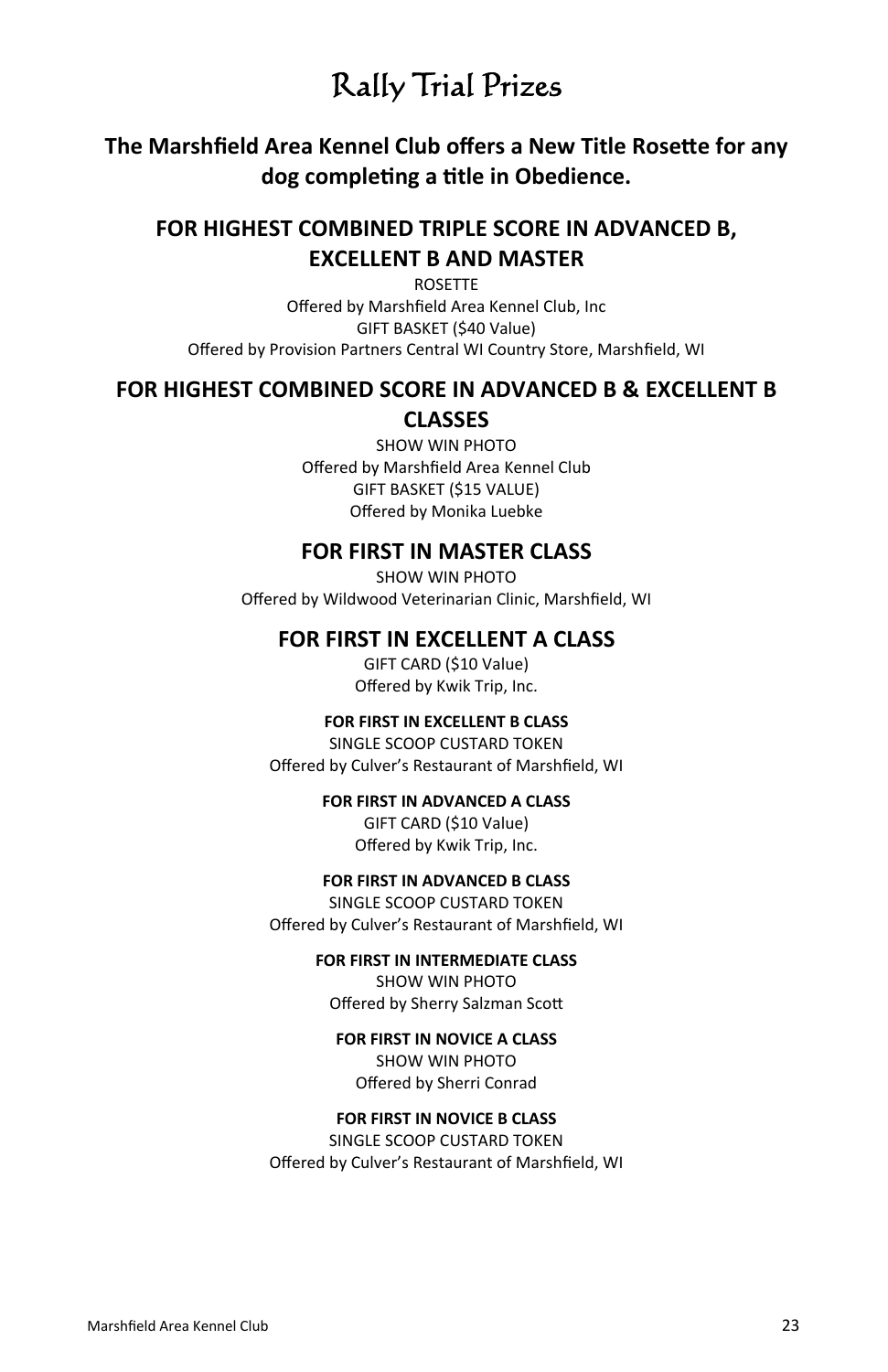### **Come Run With Us!**

We are offering our first FastCAT events July 22-24. Two events offered each day. Pre-entries and day of entries accepted. Check AKC Events page or MAKC.org for the premium. Questions regarding FastCAT please email Katie Krehmeyer at stargazngreatdanes@gmail.com

### **FIVE-FOR-FIVE OR SEVEN-FOR-SEVEN**

**The choice is yours at \*\* C-MATCHES \*\*** 

### **In the Obedience Building Marshfield Area Kennel Club 6:00 pm**

**Friday Evening, July 22, 2022 & Saturday, July 23, 2022** 

**Immediately following Obedience & Rally Trials and any Groups that may be held in the Junior Fair Expo Building**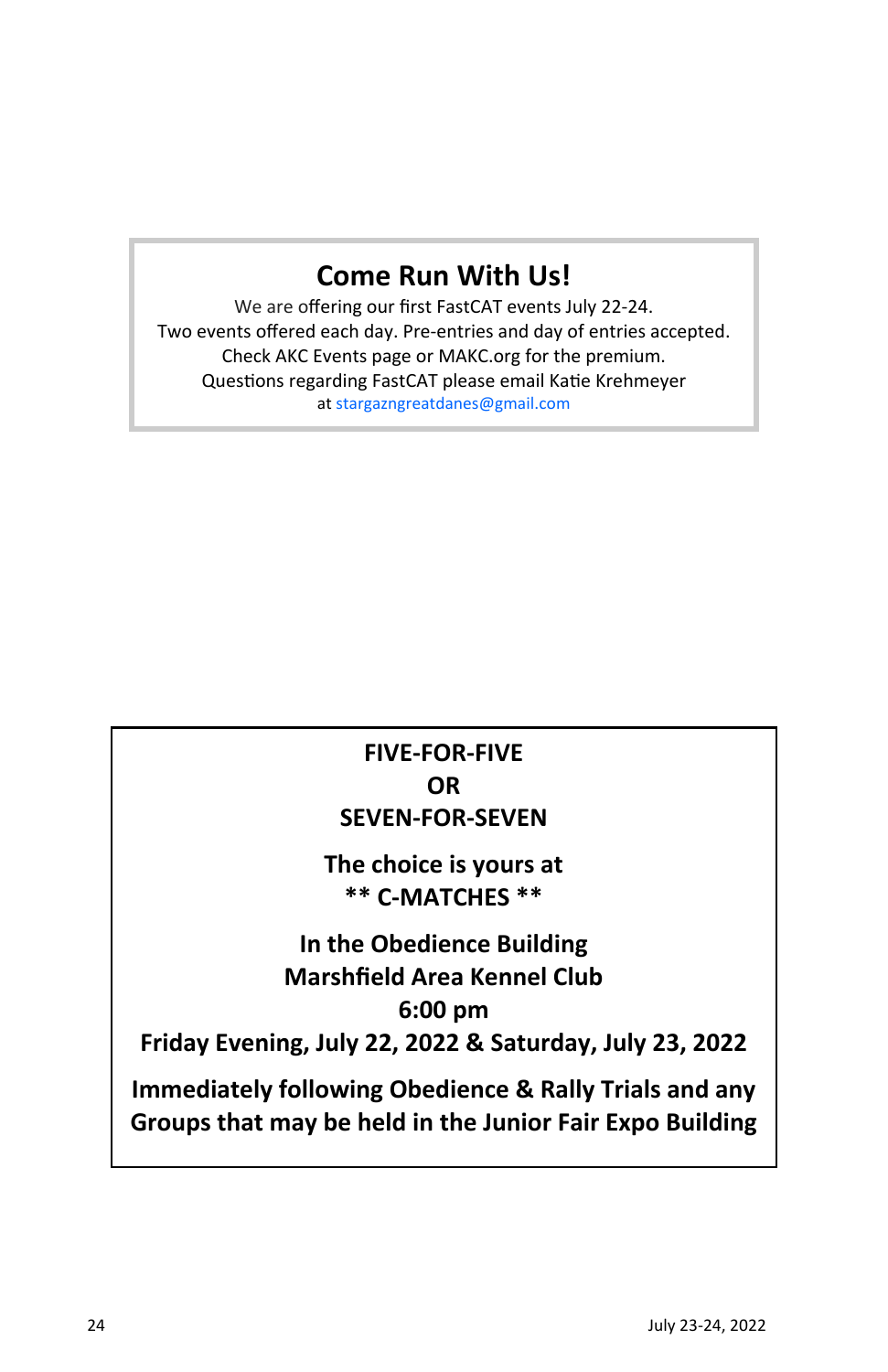## **Sunday, July 24, 2022**  Best in Show and Variety Group Prizes

#### **FOR BEST IN SHOW**

ROSETTE \$100 Offered by the Marshfield Area Kennel Club

**FOR RESERVE BEST IN SHOW** 

ROSETTE Offered by the Marshfield Area Kennel Club

#### **FOR FIRST THROUGH FOURTH IN EACH VARIETY GROUP**

ROSETTE Offered by the Marshfield Area Kennel Club

#### **FOR OWNER-HANDLED BEST IN SHOW**

ROSETTE Offered by the Marshfield Area Kennel Club \$25 Gift Card Offered by Mill's Fleet Farm

#### **FOR OWNER-HANDLED FIRST THROUGH FOURTH IN EACH VARIETY GROUP**

ROSETTE Offered by the Marshfield Area Kennel Club

> **FOR BEST VETERAN IN SHOW**  ROSETTE

Offered by the Marshfield Area Kennel Club GIFT CARD (\$10 VALUE) Offered by Kwik Trip, Inc.

#### **FOR BEST 4-6 MONTH BEGINNER PUPPY IN SHOW**

ROSETTE Offered by the Marshfield Area Kennel Club \$10 GIFT CARD Offered by Kwik Trip, Inc.

#### **BEST JUNIOR HANDLER**

ROSETTE Offered by the Marshfield Area Kennel Club SINGLE SCOOP CUSTARD TOKEN Offered by Culver's Restaurant of Marshfield \$15 Gift Card offered by the Marshfield Area Kennel Club Free 8x10 Offered by Photos by Susan, LLC

> **RESERVE BEST JUNIOR HANDLER**  ROSETTE

Offered by the Marshfield Area Kennel Club SINGLE SCOOP CUSTARD TOKEN Offered by Culver's Restaurant of Marshfield Free 8x10 Offered by Photos by Susan, LLC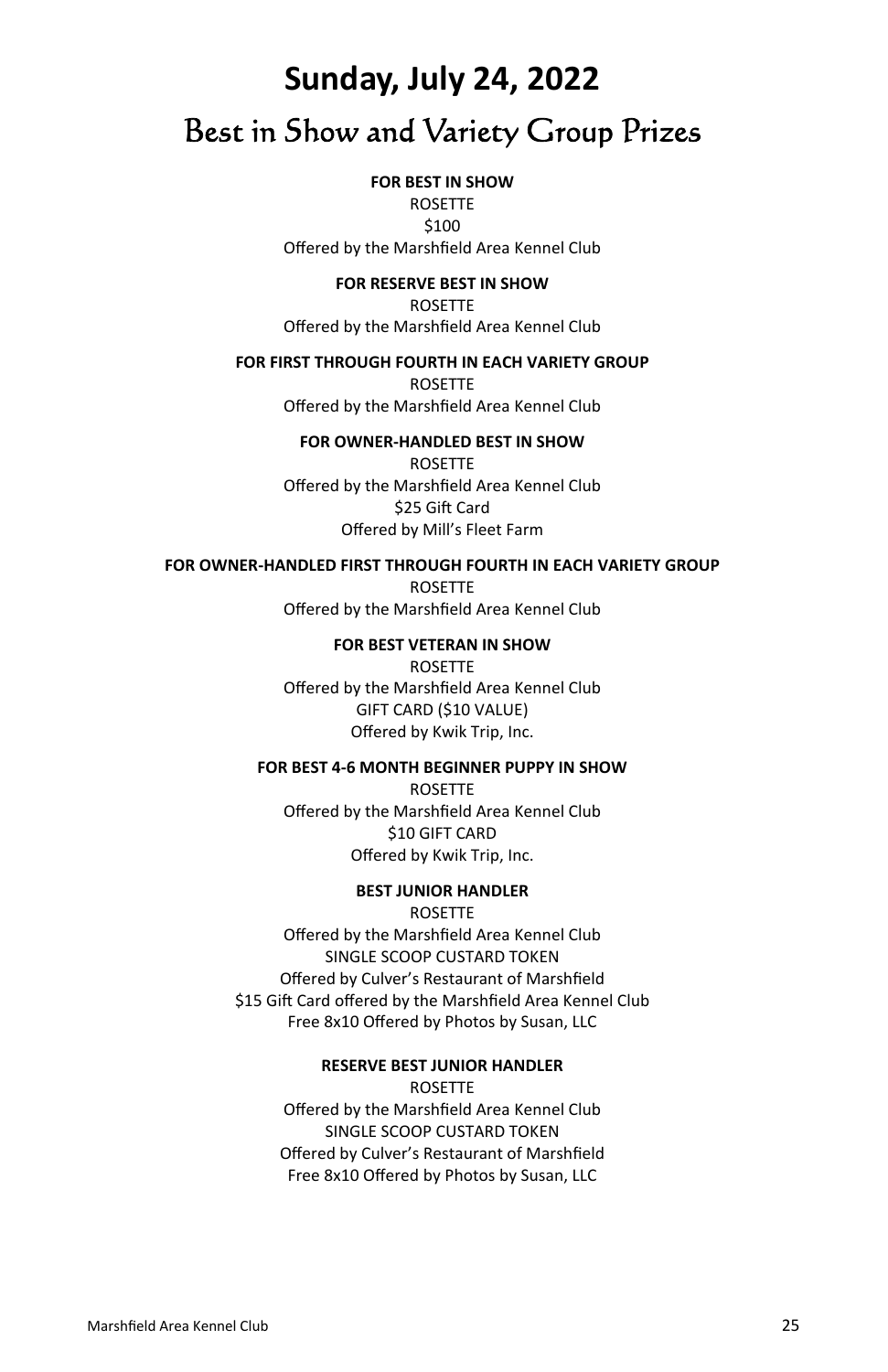#### **BREED PRIZES**

#### **Sporting Group**

**Golden Retriever Best of Breed.** Show Win Photo offered by Dr. Beth Engelbert, DVM

**Labrador Retriever Best of Breed.** Show Win Photo offered by Dr. Beth Engelbert, DVM

**Clumber Spaniels Best of Winners.** \$15 offered by Lisa Ott, Everready Aussies

**English Cocker Spaniel Best of Winners.** Show Win Photo offered by Jane Zank

**Field Spaniel Best of Winners.** Show Win Photo offered by Jamie Karl

#### **Working Group**

**Great Dane**  Gift Bag (\$25 Value) offered by Stargazn Great Danes, Merle and Katie Krehmeyer **Best of Breed Best of Opposite Sex Winner's Dog Winner's Bitch**

#### **Terrier Group**

**Cairn Terrier Best of Breed.** Show Win Photo offered by Kirkwall Cairns in Memory of Gus Basombrio

#### **Non-Sporting Group**

**Bishon Frise Best of Breed.** Show Win Photo offered by Kath Puemer

**Lhasa Apsos Best of Breed.** Show Win Photo offered by Karlyn's Lhasa Apsos Best of Opposite Sex. Gift Basket (\$15 Value) offered by Karlyn's Lhasa Apsos Best of Winners. Gift Basket (\$15 Value) offered by Karlyn's Lhasa Apsos Winner's Dog. Gift Basket (\$15 Value) offered by Karlyn's Lhasa Apsos **Winner's Bitch.** Gif Basket (\$15 Value) offered by Karlyn's Lhasa Apsos **Best of Breed Owner-Handled.** Show Win Photo offered by Karlyn's Lhasa Apsos

### **Herding Group**

**Australian Shepherds Best of Breed.** Show Win Photo offered by Deercreek Aussies, Ben and Amy Blasel Best of Winners. \$15 offered by Lisa Ott, Everready Aussies

**Cardigan Welsh Corgi Best of Breed.** Show Win Photo offered by Laura Westerkirchner Best of Winners. Gift Basket (\$20 Value) offered by Laura Westenkirchner

#### **Old English Sheepdog**

**Best of Winners.** Show Win Photo offered by Wynsilot Old English Sheepdogs, Dale Meyer and Dora Meyer

#### **Shetland Sheepdogs**

Best of Breed. Show Win Photo offered by K-Lee Shelties & Schipperkes in Memory of CH K-Lee's Moonlit Knight (Hunter) TD NA NAJ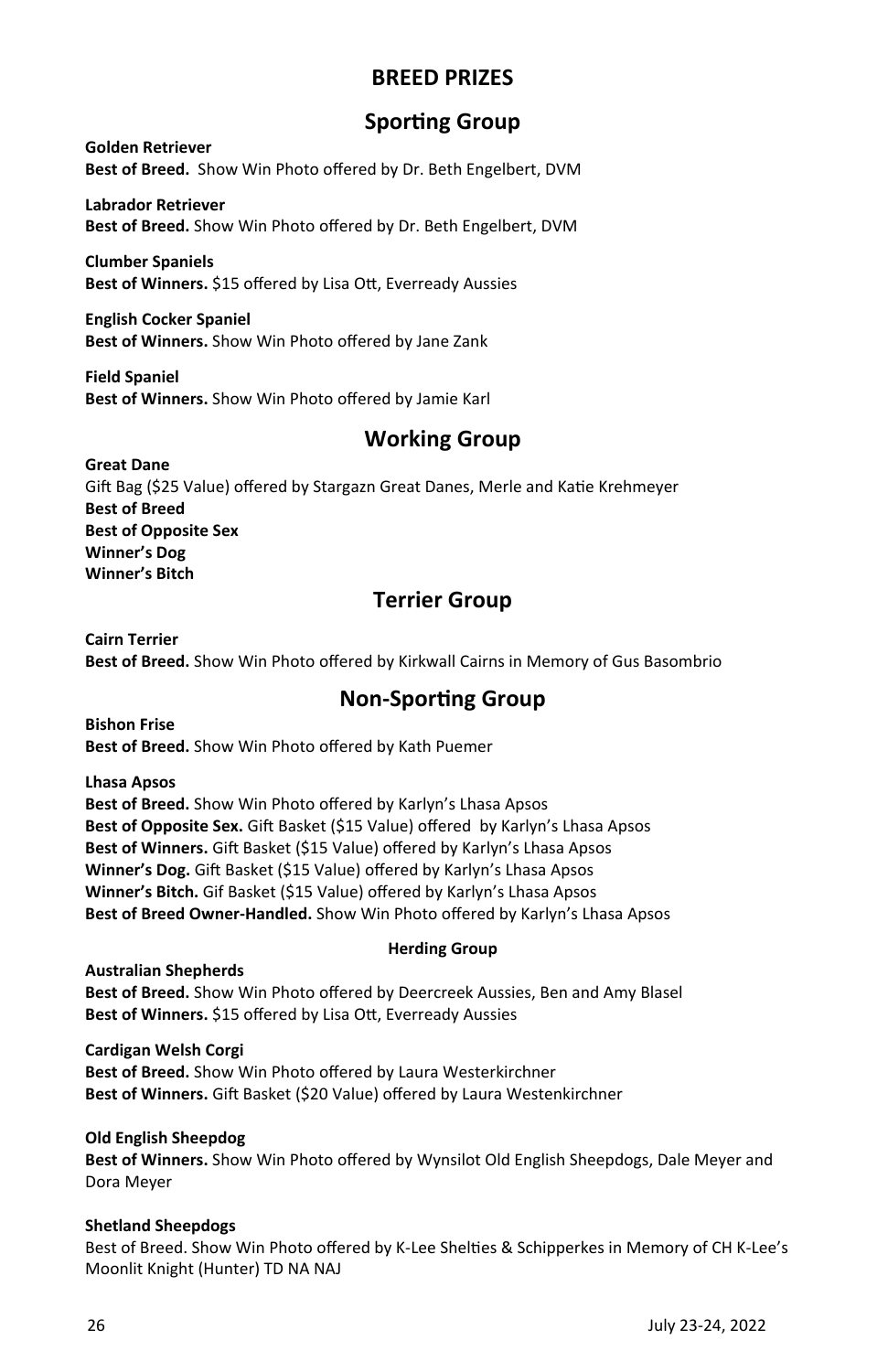### **SUNDAY, JULY 24, 2022**

### Obedience Trial Prizes

#### **The Marshfield Area Kennel Club offers a New Title Rosette for any dog compleƟng a Ɵtle in Obedience.**

#### **FOR HIGHEST SCORING DOG IN REGULAR CLASSES**

ROSETTE Offered by Marshfield Area Kennel Club, Inc GIFT CARD (\$25 Value) Offered by Pet Supplies Plus, Marshfield, WI

#### **FOR HIGHEST SCORING NON-OTCH DOG**

GIFT BASKET (\$50 VALUE) Offered by Badger Animal Clinic, Dr. Jennifer Nermec, DVM

#### **FOR HIGHEST COMBINED SCORE DOG IN OPEN B & UTILITY CLASSES**

GIFT BASKET (\$25 Value) Offered by Castlerock Veterinary Hospital, Marshfield, WI

#### **For HIGHEST SCORING NON-REGULAR CLASSES**

\$25 Offered by Carolyn Deegan, DVM

#### **For HIGHEST SCORING UTILITY A**

SINGLE SCOOP CUSTARD TOKEN Offered by Culver's Restaurant of Marshfield, WI

#### **FOR HIGHEST SCORING DOG IN PREFERRED OPEN CLASSES**

SINGLE SCOOP CUSTARD TOKEN Offered by Culver's Restaurant of Marshfield, WI

#### **FOR HIGHEST SCORING DOG IN GRADUATE NOVICE CLASSES**

SINGLE SCOOP CUSTARD TOKEN Offered by Culver's Restaurant of Marshfield, WI

#### **FOR HIGHEST SCORING DOG IN NOVICE A CLASSES**

Gift Basket (\$15 Value) Offered by Dr. Beth Engelbert

#### **FOR HIGHEST SCORING DOG IN NOVICE B CLASSES**

SINGLE SCOOP CUSTARD TOKEN Offered by Culver's Restaurant of Marshfield, WI

#### **FOR HIGHEST SCORING DOG IN BEGINNER NOVICE A CLASSES**

SINGLE SCOOP CUSTARD TOKEN Offered by Culver's Restaurant of Marshfield, WI

#### **FOR HIGHEST SCORING DOG IN BEGINNER NOVICE B CLASSES**

SINGLE SCOOP CUSTARD TOKEN Offered by Culver's Restaurant of Marshfield, WI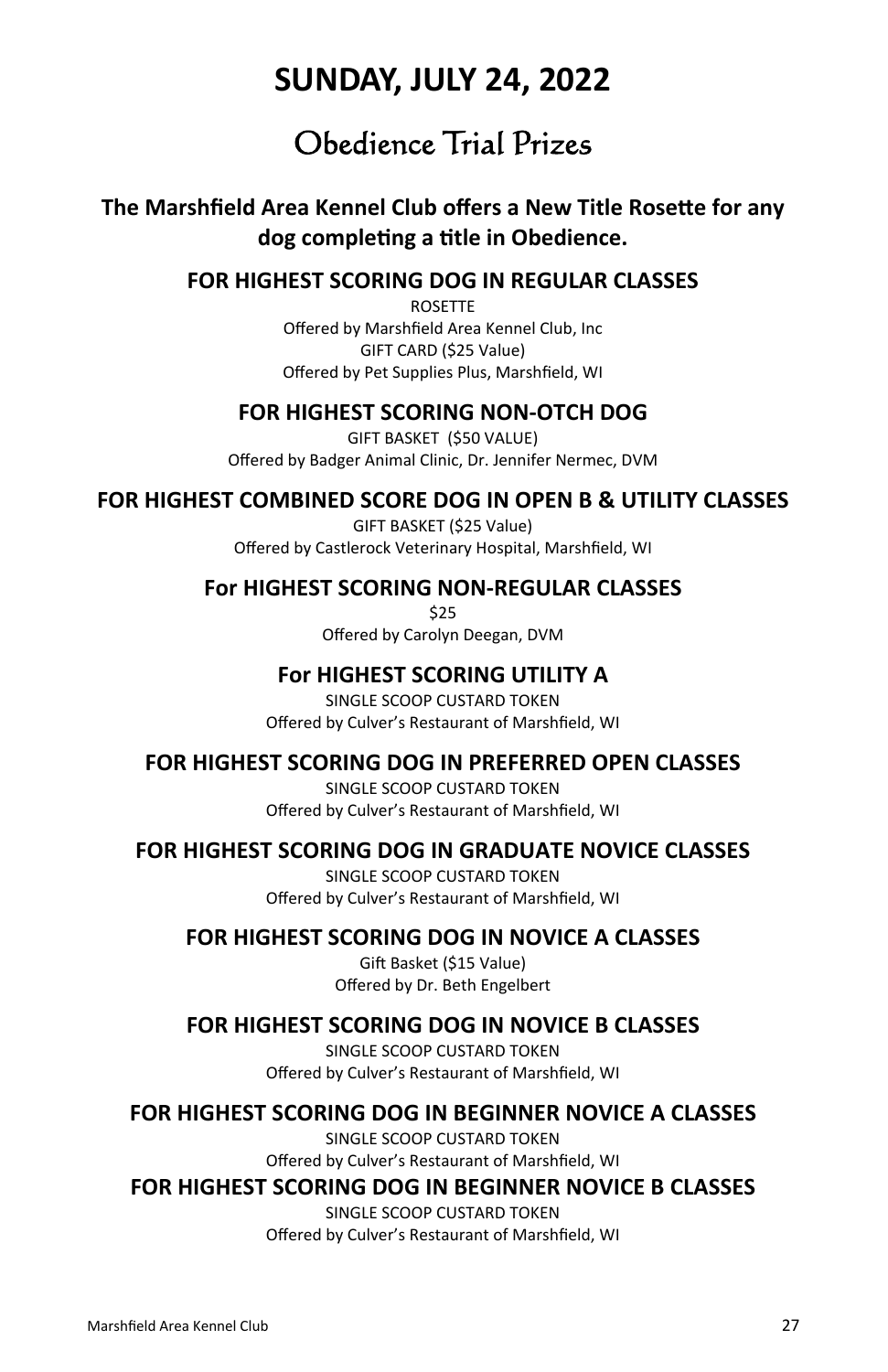### Rally Trial Prizes

#### **The Marshfield Area Kennel Club offers a New Title Rosette for any dog compleƟng a Ɵtle in Obedience.**

#### **FOR HIGHEST COMBINED TRIPLE SCORE IN ADVANCED B, EXCELLENT B AND MASTER**

ROSETTE Offered by Marshfield Area Kennel Club, Inc GIFT BASKET (\$40 Value) Offered by Provision Partners Central WI Country Store, Marshfield, WI

#### **FOR HIGHEST COMBINED SCORE IN ADVANCED B & EXCELLENT B**

#### **CLASSES**

SHOW WIN PHOTO Offered by Marshfield Area Kennel Club Gift Basket (\$15 Value) Offered by Monika Luebke

#### **FOR FIRST IN MASTER CLASS**

SHOW WIN PHOTO Offered by Wildwood Veterinarian Clinic, Marshfield, WI

#### **FOR FIRST IN EXCELLENT A CLASS**

GIFT CARD (\$10 Value) Offered by Kwik Trip, Inc.

#### **FOR FIRST IN EXCELLENT B CLASS**

SINGLE SCOOP CUSTARD TOKEN Offered by Culver's Restaurant of Marshfield, WI

#### **FOR FIRST IN ADVANCED A CLASS**

GIFT CARD (\$10 Value) Offered by Kwik Trip, Inc.

#### **FOR FIRST IN ADVANCED B CLASS**

SINGLE SCOOP CUSTARD TOKEN Offered by Culver's Restaurant of Marshfield, WI

#### **FOR FIRST IN INTERMEDIATE CLASS**

SHOW WIN PHOTO Offered by Sherry Salzman Scott

#### **FOR FIRST IN NOVICE A CLASS**

SHOW WIN PHOTO Offered by Sheri Conrad

#### **FOR FIRST IN NOVICE B CLASS**

SINGLE SCOOP CUSTARD TOKEN Offered by Culver's Restaurant of Marshfield, WI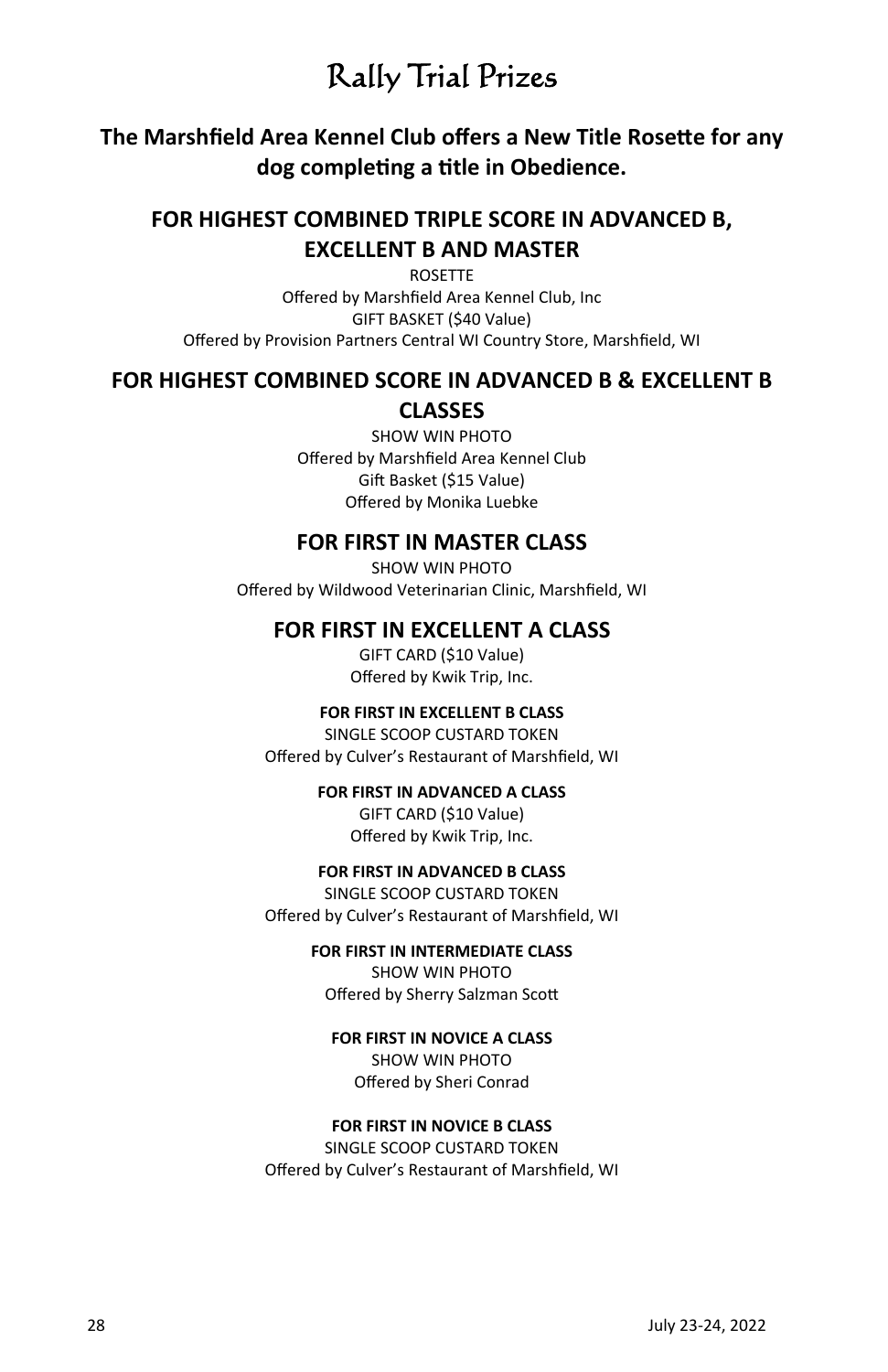# AKC Code of Sportsmanship

PREFACE: The sport of purebred dog competitive events dates prior to 1884, the year of AKC's birth. Shared values of those involved in the sport include principles of sportsmanship. They are practiced in all sectors of our sport: conformation, performance and companion. Many believe that these principles of sportsmanship are the prime reason why our sport has thrived for over one hundred years. With the belief that it is useful to periodically articulate the fundamentals of our sport, this code is presented.

- Sportsmen respect the history, traditions and integrity of the sport of purebred dogs.
- Sportsmen commit themselves to values of fair play, honesty, courtesy, and vigorous competition, as well as winning and losing with grace.
- Sportsmen refuse to compromise their commitment and obligation to the sport of purebred dogs by injecting personal advantage or consideration into their decisions or behavior.
- The sportsman judge judges only on the merits of the dogs and considers no other factors.
- The sportsman judge or exhibitor accepts constructive criticism.
- The sportsman exhibitor declines to enter or exhibit under a judge where it might reasonably appear that the judge's placements could be based on something other than the merits of the dogs.
- The sportsman exhibitor refuses to compromise the impartiality of a judge.
- The sportsman respects the AKC bylaws, rules, regulations and policies governing the sport of purebred dogs.
- Sportsmen find that vigorous competition and civility are not inconsistent and are able to appreciate the merit of their competition and the effort of competitors.
- Sportsmen welcome, encourage and support newcomers to the sport.
- Sportsmen will deal fairly with all those who trade with them.
- Sportsmen are willing to share honest and open appraisals of both the strengths and weaknesses of their breeding stock.
- Sportsmen spurn any opportunity to take personal advantage of positions offered or bestowed upon them.
- Sportsmen always consider as paramount the welfare of their dog.
- Sportsmen refuse to embarrass the sport, the American Kennel Club, or themselves while taking part in the sport.

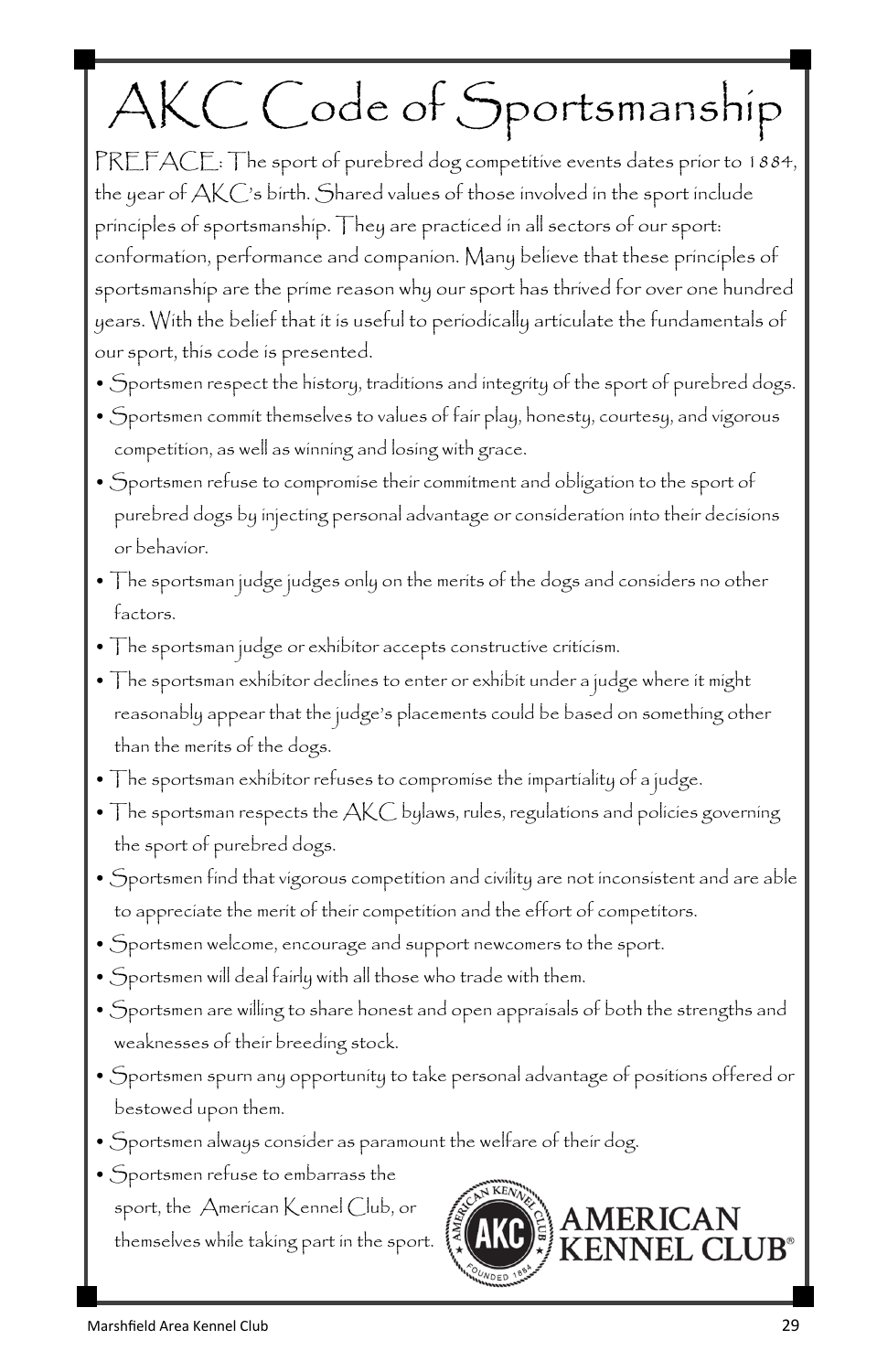#### **Notice to Exhibitors**

**Telephone Entries and Unsigned Entries Cannot Be Accepted. Entries Not On Official AKC Entry Forms and Photocopies of Entry Forms** without Agreement and Rules on the reverse side of the Official AKC Entry Form are **NOT ACCEPTABLE.** 

**Mail All Entries With Fees to Foy Trent Dog Shows,** PO Box C, Sturgeon, MO. 65284.

**Entries received without fees will not be accepted.** Acknowledgement of entries will be made as soon as practicable after closing via mail or email. **Should acknowledgement not be received by the exhibitor**  within a reasonable time. Please notify our office.

**Special Delivery & Overnight Delivery Mailing Address: Foy Trent Dog Shows LLC** 116 N Ogden St, Sturgeon, MO 65284

**Online Entries accepted online at www.FoyTrentDogShows.com** for entries made with MasterCard/Visa. A \$3.00 charge will be added to each entry.

#### **No Faxed Entries Accepted**

CANADIAN EXHIBITORS MUST SUBMIT ENTRIES WITH CHECKS DRAWN ON U.S. ACCOUNTS OR WITH INTER-NATIONAL MONEY ORDERS IN U.S. FUNDS.

A Recording Fee of 50 cents for each dog and an AKC Event Service Fee of \$3.00 will be required for each recordable single entry class at any Licensed or Member Club Show or Obedience Trial. (American Kennel Club Rule, Chapter 11, Section 2). A \$3.50 AKC Recording Fee will be required for the first entry in Rally and \$3.00 for each additional entry in Rally. (American Kennel Club Rally Regulation, Chapter 1, Section 5). A \$2.00 Event Service Fee will be required for each entry in 4-6 Month Beginner Puppy. \$2.00 Event Service Fee will be required for each entry in FSS Open Shows. These Fees are paid to the American Kennel Club.

**RETURNED CHECKS / INVALID CREDIT CARDS** do not constitute a valid entry. The Superintendent will add a collection fee of \$25 to the amount of each returned check and credit card. Subsequent returned checks and credit card from the same exhibitors may result in their being put on a cash-only basis.

Entry Fee will not be refunded in the event that a dog is absent, disqualified, excused by Veterinarian or judge, or barred from competition by action of the Show Committee.

No entry fees will be refunded if the Show cannot open or be completed by reason of riots, civil disturbances, fire, extreme and or dangerous weather conditions, an Act of God, public emergency, act of public enemy, strikes or any other cause beyond the control of the Club or the Superintendent.

**No Refund for Duplicate Entries.** Every effort to find all duplicate entries will be made; however, if entry has been processed, no refund will be made.

Refunds made for cancellation of entries before the closing date will be subject to a \$3.00 administrative/ processing fee per entry.

**No Entry** shall be made and no entry shall be accepted which specifies any conditions as to its acceptance. Changes, additions or corrections to entry forms must be received in writing prior to close of entries. Those received by telephone are not acceptable.

To find out about any AKC event cancellations, call the AKC Event Cancellation Hotline 877-252-3229.

Dogs need be present only for scheduled judging and will be released if not needed for further judging. Dogs must be ready for judging. Neither the club nor the Superintendent will be responsible or obligated to furnish any service for notifying exhibitors or their agents of Breed or Class judging. Judges need not wait for any dog holding up the class. **Owners or agents alone are responsible for the** 

#### **presence of their dogs in the judging rings.**

Exhibitors should follow their veterinarian's recommendation to assure their dogs are free of internal and external parasites, any communicable diseases and have appropriate vaccinations.

#### **The show giving club, the Superintendent, their agents, employees, etc., assume no responsibility for any loss, damage, or injury sustained by exhibitors or handlers to any of their dogs or property, and further assume no responsibility for injury to children.**

PUBLICATION RIGHTS By entering this show, all owners, handlers, breeders and kennels agree that all rights to televise, videotape, photograph, advertise, promote and publicize or otherwise exploit this show, or the persons or animals participating in it or the results of the competition before, during or after the event, shall belong solely to The American Kennel Club and their respective assigns, including the use of the names, likenesses or biographical matter of all dogs, owners, handlers, breeders and kennels participating in the show and no such owner, handler, breeder or kennel shall allow any other party to make commercial use of any videotape or photograph of any person or animal participating in this competition.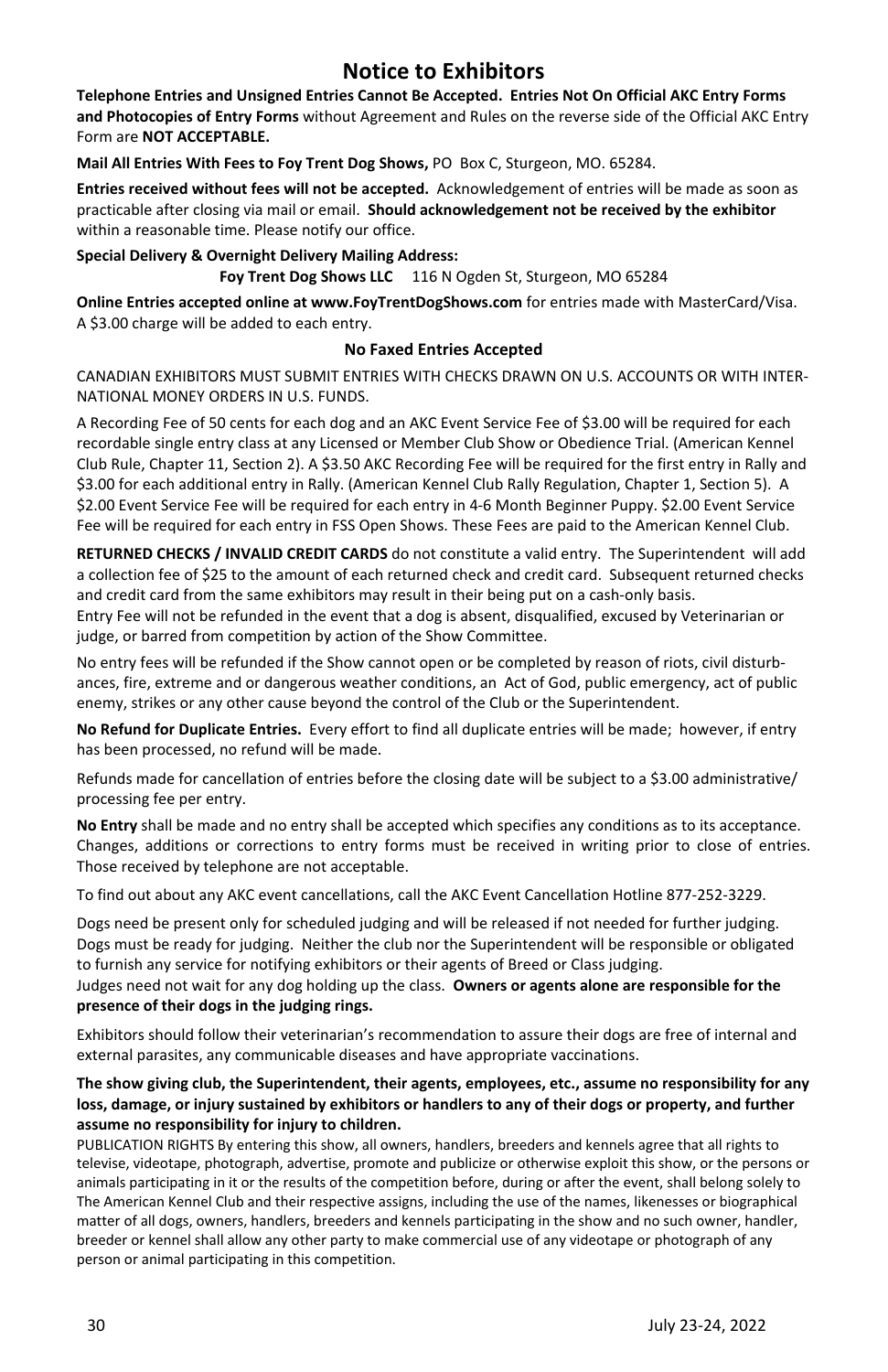

#### **OFFICIAL AMERICAN KENNEL CLUB ENTRY FORM**

#### **Marshfield Area Kennel Club, Inc.**

[ ] **Saturday, July 23, 2022**—All Breed / Junior Showmanship / Obedience— #2022468411

[ ] **Saturday, July 23, 2022**—Rally— #2022468410

[ ] **Saturday, July 23, 2022**—4-6 Month Beginner Puppy— #2022468412

[ ] **Sunday, July 24, 2022**—All Breed/ Junior Showmanship / Obedience—#2022468414

[ ] **Sunday, July 24, 2022**—Rally— #2022468413

[ ] **Sunday, July 24, 2022**—4-6 Month Beginner Puppy— #2022468415

**Central Wisconsin State Fairgrounds** • 513 E 17th Street, Marshfield, WI 54449

**Entries Close Noon, Central Time Wednesday, July 6, 2022** or when the numerical limit has been reached, if

reached prior to this date, at the Superintendent's Office

Mail Entries with fees made payable to **Foy Trent Dog Shows LLC, PO Box C, Sturgeon, MO 65284 www.foytrentdogshows.com** 

I ENCLOSE \$ ........... for entry fees (See page 3 for entry fees) IMPORTANT-Read Carefully Instructions on Reverse Side Before Filling Out. Numbers in the boxes indicate sections of the instructions relevant to the information needed in that box (PLEASE PRINT)

| <b>BREED</b>                                                                                                                                                                                                                                                                                                                                                                                                                                                                                                                                                                                                                                                                                                                                                                                                                                                                                                             |  | VARIETY 1                                                               |  |                                            |       | <b>SEX</b>                                                                                                                                                                                                                     |  |  |
|--------------------------------------------------------------------------------------------------------------------------------------------------------------------------------------------------------------------------------------------------------------------------------------------------------------------------------------------------------------------------------------------------------------------------------------------------------------------------------------------------------------------------------------------------------------------------------------------------------------------------------------------------------------------------------------------------------------------------------------------------------------------------------------------------------------------------------------------------------------------------------------------------------------------------|--|-------------------------------------------------------------------------|--|--------------------------------------------|-------|--------------------------------------------------------------------------------------------------------------------------------------------------------------------------------------------------------------------------------|--|--|
| DOG 2 3<br><b>SHOW</b><br><b>CLASS</b>                                                                                                                                                                                                                                                                                                                                                                                                                                                                                                                                                                                                                                                                                                                                                                                                                                                                                   |  | CLASS <sub>3</sub><br><b>DIVISION</b><br>Weight, color, etc.            |  |                                            |       |                                                                                                                                                                                                                                |  |  |
| ADDITIONAL CLASSES                                                                                                                                                                                                                                                                                                                                                                                                                                                                                                                                                                                                                                                                                                                                                                                                                                                                                                       |  | OBEDIENCE CLASS (Jump Height) RALLY CLASS (Jump Height) JR, SHOWMANSHIP |  |                                            | CLASS |                                                                                                                                                                                                                                |  |  |
| NAME OF (see Back)<br>JUNIOR HANDLER (if any)                                                                                                                                                                                                                                                                                                                                                                                                                                                                                                                                                                                                                                                                                                                                                                                                                                                                            |  |                                                                         |  | <b>JR. HANDLER</b><br><b>NUMBER</b>        |       |                                                                                                                                                                                                                                |  |  |
| <b>FULL</b><br><b>NAME</b><br>OF DOG                                                                                                                                                                                                                                                                                                                                                                                                                                                                                                                                                                                                                                                                                                                                                                                                                                                                                     |  |                                                                         |  |                                            |       |                                                                                                                                                                                                                                |  |  |
| Enter number here<br>$\Box$ AKC* NO.                                                                                                                                                                                                                                                                                                                                                                                                                                                                                                                                                                                                                                                                                                                                                                                                                                                                                     |  |                                                                         |  | DATE OF<br><b>BIRTH</b>                    |       |                                                                                                                                                                                                                                |  |  |
| n PAL/ILP NO.<br>D FOREIGN REG NO. & COUNTRY                                                                                                                                                                                                                                                                                                                                                                                                                                                                                                                                                                                                                                                                                                                                                                                                                                                                             |  |                                                                         |  | PLACE OF<br>(list country)<br><b>BIRTH</b> |       |                                                                                                                                                                                                                                |  |  |
| <b>BREEDER</b>                                                                                                                                                                                                                                                                                                                                                                                                                                                                                                                                                                                                                                                                                                                                                                                                                                                                                                           |  |                                                                         |  |                                            |       |                                                                                                                                                                                                                                |  |  |
| <b>SIRE</b>                                                                                                                                                                                                                                                                                                                                                                                                                                                                                                                                                                                                                                                                                                                                                                                                                                                                                                              |  |                                                                         |  |                                            |       |                                                                                                                                                                                                                                |  |  |
| <b>DAM</b>                                                                                                                                                                                                                                                                                                                                                                                                                                                                                                                                                                                                                                                                                                                                                                                                                                                                                                               |  |                                                                         |  |                                            |       |                                                                                                                                                                                                                                |  |  |
|                                                                                                                                                                                                                                                                                                                                                                                                                                                                                                                                                                                                                                                                                                                                                                                                                                                                                                                          |  |                                                                         |  |                                            |       |                                                                                                                                                                                                                                |  |  |
|                                                                                                                                                                                                                                                                                                                                                                                                                                                                                                                                                                                                                                                                                                                                                                                                                                                                                                                          |  |                                                                         |  |                                            |       |                                                                                                                                                                                                                                |  |  |
|                                                                                                                                                                                                                                                                                                                                                                                                                                                                                                                                                                                                                                                                                                                                                                                                                                                                                                                          |  |                                                                         |  |                                            |       | CITY CITY CONTROL CITY CONTROL CONTROL CONTROL CITY CONTROL CONTROL CONTROL CONTROL CONTROL CONTROL CONTROL CONTROL CONTROL CONTROL CONTROL CONTROL CONTROL CONTROL CONTROL CONTROL CONTROL CONTROL CONTROL CONTROL CONTROL CO |  |  |
| NAME OF OWNER'S AGENT<br>(IF ANY) AT THE SHOW (IF ANY)                                                                                                                                                                                                                                                                                                                                                                                                                                                                                                                                                                                                                                                                                                                                                                                                                                                                   |  |                                                                         |  |                                            |       | Owner Handled eligible?<br>Yes $\Box$ No $\Box$                                                                                                                                                                                |  |  |
| I CERTIFY that I am the actual owner of the dog, or that I am the duly authorized agent of the actual owner whose name I have<br>entered above. In consideration of the acceptance of this entry, I (we) agree to abide by the rules and regulations of The<br>American Kennel Club in effect at the time of this event, and by any additional rules and regulations appearing in the premium<br>list for this event, and further agree to be bound by the "Agreement" printed on the reverse side of this entry form. I (we) certify<br>and represent that the dog entered is not a hazard to persons or other dogs. This entry is submitted for acceptance on the<br>foregoing representation and Agreement. I (we) agree to conduct myself (ourselves) in accordance with all such Rules and<br>Requlations (including all provisions applying to discipline) and to abide by any decisions made in accord with them. |  |                                                                         |  |                                            |       |                                                                                                                                                                                                                                |  |  |

■ SIGNATURE of owner or his agent duly authorized to make this entry

TELEPHONE# \_\_\_\_\_\_\_\_\_\_\_\_\_\_\_\_\_\_\_\_\_\_\_\_\_\_\_ E-MAIL Address\_\_\_\_\_\_\_\_\_\_\_\_\_\_\_\_\_\_\_\_\_\_\_\_\_\_\_\_\_\_\_\_\_\_\_\_\_\_\_\_\_\_\_\_

**Check this box if you would like to receive confirmation & judging program by postal mail instead of email.** 

**E-MAIL Address (An acknowledgment or receipt of entry will be sent to the email address, postal mail by request):**

**Emergency Contact\_\_\_\_\_\_\_\_\_\_\_\_\_\_\_\_\_\_\_\_\_\_\_\_\_\_\_\_\_\_\_\_\_\_\_\_\_\_\_\_\_\_Telephone\_\_\_\_\_\_\_\_\_\_\_\_\_\_\_\_\_\_\_\_\_\_\_\_\_\_\_\_\_\_\_**